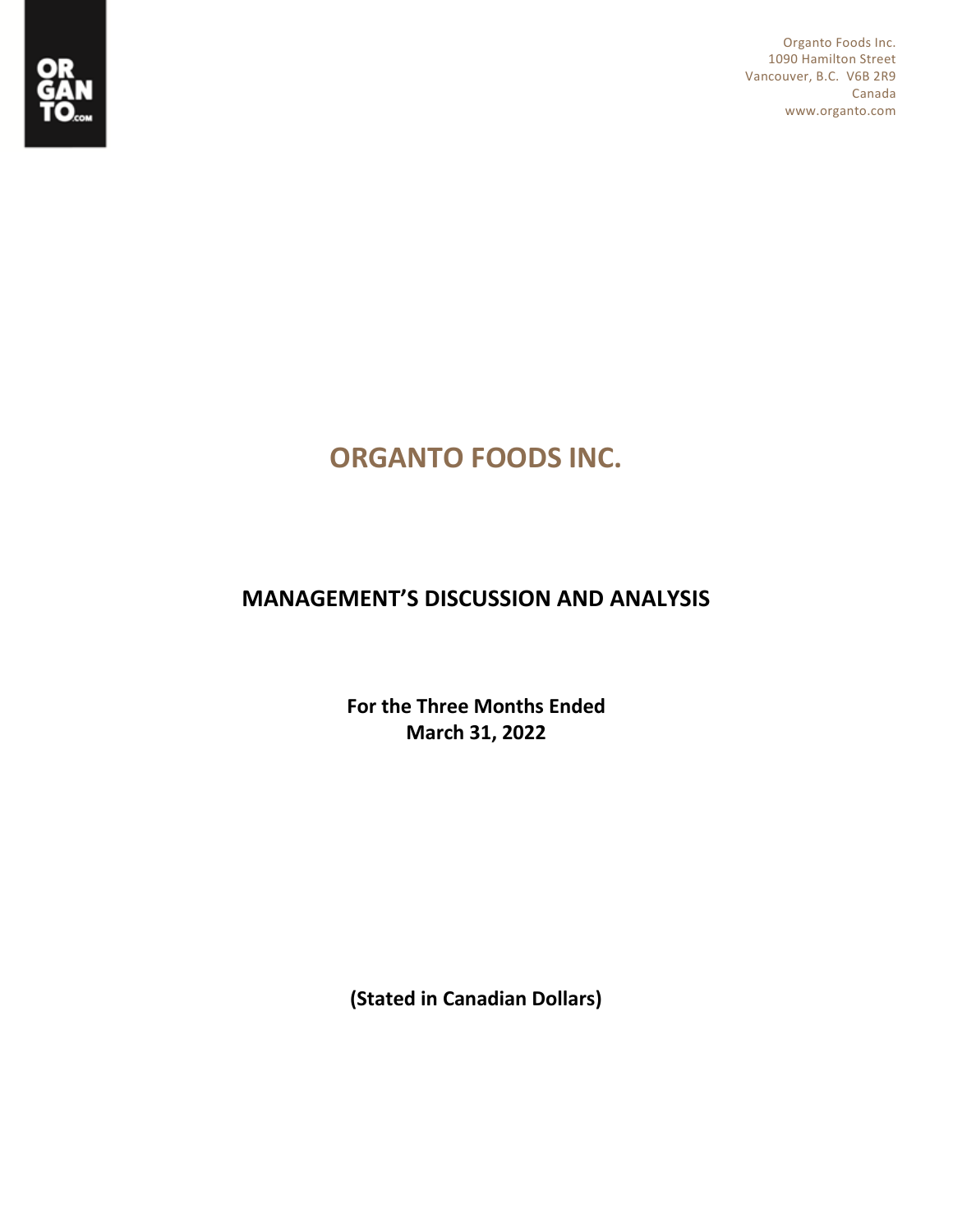#### **BASIS OF PRESENTATION**

The following Management's Discussion and Analysis ("MD&A") provides an overview of the business and operations of Organto Foods Inc. for the three months ended March 31, 2022. This report should be read in conjunction with the Company's December 31, 2021 audited annual consolidated financial statements which have been prepared in accordance with International Financial Reporting Standards ("IFRS"), as issued by the International Accounting Standards Board ("IASB").

Additional information regarding the Company, including our Annual Information Form, is available on SEDAR at [www.sedar.com](http://www.sedar.com/) and our website at www.organto.com.

Except where the context otherwise requires, all references in this MD&A to the "Company", "we", "us", "our" and "Organto" or similar words and phrases relate to Organto Foods Inc. and its subsidiaries, taken together.

All currency amounts are expressed in Canadian dollars unless noted otherwise. In addition, "this quarter" or "current quarter" refers to the three months ended March 31, 2022.

This MD&A is dated May 25, 2022.

#### **FORWARD-LOOKING STATEMENTS**

This document contains certain forward-looking information and forward-looking statements, as defined in applicable securities laws (collectively referred to as "forward-looking statements"). Often, but not always, forward-looking statements can be identified by the use of words such as "plans," "expects" or "does not expect," "is expected," "planned," "budget," "scheduled," "estimates," "continues," "forecasts," "projects," "targets", "predicts," "intends," "anticipates" or "does not anticipate," or "believes," or variations of such words and phrases, or statements that certain actions, events or results "may," "could," "would," "should," "might" or "will" be taken, occur or be achieved. Forward-looking statements involve known and unknown risks, uncertainties and other factors that may cause our actual results, performance or achievements to be materially different from any of our future results, performance or achievements expressed or implied by the forward-looking statements; consequently, undue reliance should not be placed on forward-looking statements.

Forward-looking statements are based on a number of assumptions that may prove to be incorrect, including, but not limited to, assumptions about our ability to carry out our plans and objectives; our ability to sell our products through traditional, on-line and specialty retailers, distributors and other channels in Europe and other markets; our ability to build out our branded products portfolio; our ability to procure required volumes of both organic and specialty produce from strategic third party suppliers; our ability to meet import and export requirements; our ability to attract and retain skilled personnel and professionals; our ability to operate and/or partner with strategic suppliers in Europe, North America, South America, Africa, Asia and elsewhere; our ability to acquire complimentary businesses on acceptable terms and subsequently integrate and operate these businesses; the impact of changes in foreign exchange rates on costs and results; transportation and logistics availability and costs; market competition; ongoing relations with our personnel and with our business partners; the availability of equity and other financing on reasonable terms; our ability to realize a return on our investment in the cannabis business; and general business and economic conditions.

We caution you that the foregoing list of important factors and assumptions is not exhaustive. Whether actual results and developments will agree with our expectations and predictions is subject to many risks and uncertainties. Accordingly, there are or will be important factors that could cause our actual results to differ materially from our expectations and predictions. We believe these factors include, but are not limited to, the following:

- we have a limited operating history and may incur further losses until our operating platform achieves scale;
- there is risk in our ability to continue as a going concern due to losses incurred as we build our operating platform combined with risk in our working capital position and our accumulated deficit, all of which could impact our ability to continue operations;
- we may not be able to secure financing required to meet future capital needs to continue operations;
- we have a history of negative cash flows from operating activities and may need to raise additional financing to fund operations;
- additional financing may dilute common shareholders or place restrictions on our operations;
- we operate in a competitive global industry and the actions of competitors could impact revenues and profitability;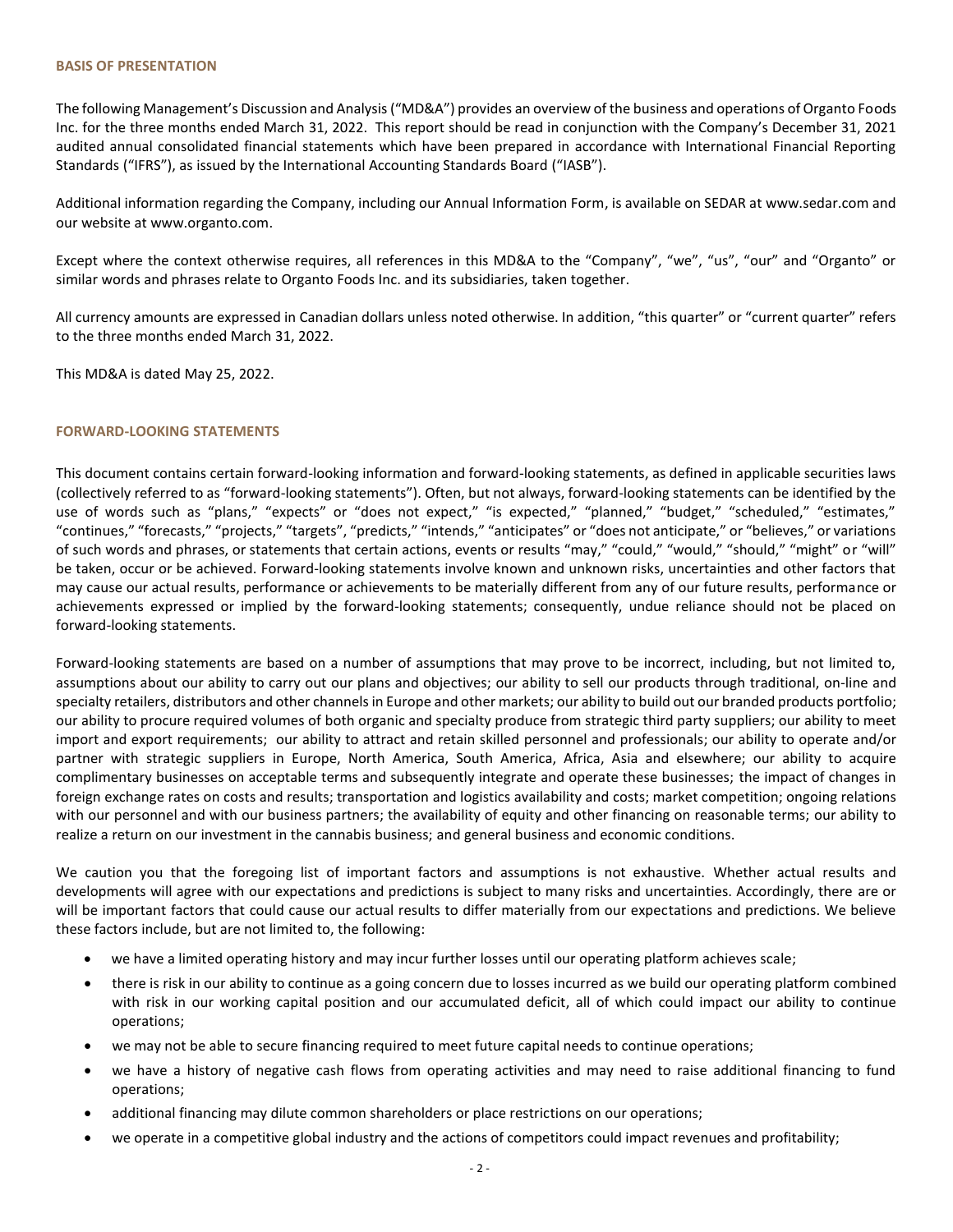- we must attract and retain key personnel and professionals to achieve our business objectives;
- our customers are generally not obligated to continue to purchase products from us;
- consumer food preferences are difficult to predict and may change;
- if we do not manage our supply chain effectively, our operating results may be adversely affected;
- adverse weather conditions and/or natural disasters could impact costs and availability of our products;
- we are subject to transportation risks;
- volatility in the prices of raw materials, packaging and freight, fuel and energy could increase our cost of sales and reduce gross margin;
- we are subject to the risk of product contamination and product liability claims which could adversely affect our results and financial condition;
- loss of a key grower could materially reduce revenues and earnings;
- our international operations expose us to risks inherent with the countries where we are doing business;
- information technology failures could disrupt our operations and negatively impact our business;
- our business is subject to numerous environmental and food safety regulations and policies;
- the COVID-19 pandemic and Russia/Ukraine war have significantly impacted worldwide economic conditions and could have a material effect on our business and resulting financial condition;
- we may not be able to effectively manage our growth and integrate acquired companies;
- impairment charges related to long-lived assets or goodwill could adversely affect our business;
- our investment in a cannabis business indirectly exposes us to risks associated with laws and regulations governing cannabis, which are still developing in many parts of the world, and could have an impact on our plans to realize a return on our investment;
- our stock price may be volatile, which may impact returns to our shareholders;
- our common shares are thinly traded and our shareholders may be unable to sell at or near ask prices, or at all;
- we do not anticipate paying any cash dividends to our common shareholders and as a result, shareholders may only realize a return when their shares are sold; and
- our business is subject to changing regulations related to corporate governance and public disclosure that may increase both our costs and risk of non-compliance.

Consequently, all forward-looking statements made herein are qualified by these cautionary statements and there can be no assurance that our actual results or the developments we anticipate will be realized. The foregoing factors should not be construed as exhaustive and should be read in conjunction with the other cautionary statements and the detailed risks and uncertainties that are included in this report.

#### **STRATEGY**

Organto is an integrated provider of organic and specialty fruit and vegetable products focused on serving socially responsible and health-conscious consumers around the globe. Our purpose is "to bring healthy and nutritious fresh organic fruits and vegetables to market by creating sustainable and transparent linkages between growers and end markets." In hand with this our vision is "to be a leading global provider of fresh organic fruits and vegetables utilizing an integrated business model, trusted for driving equitable returns to all parties in the value chain." Our mission is to "make fresh organic fruit and vegetable products available for every consumer".

We employ a business model that is integrated from the "field to the table". Driven by consumer and retailer demand for healthy and organic food products, we continue to build out a platform to deliver value-added branded, private label and bulk distributed products to meet these needs via an integrated business model with diverse sourcing, logistics, processing, packaging, distribution and marketing capabilities. Our objective is to provide year-round product supply for many of our products and complete traceability from the table back to the field. Our model is rooted in our commitment to sustainable business practices focused on environmental responsibility and our commitment to the communities where we operate, our people and our shareholders.

As our strategy has evolved, we have repositioned from an asset-heavy, single revenue stream business model to an asset-light, multistream revenue model. In doing so we exited our own growing, processing and packaging operations in favor of strategic third-party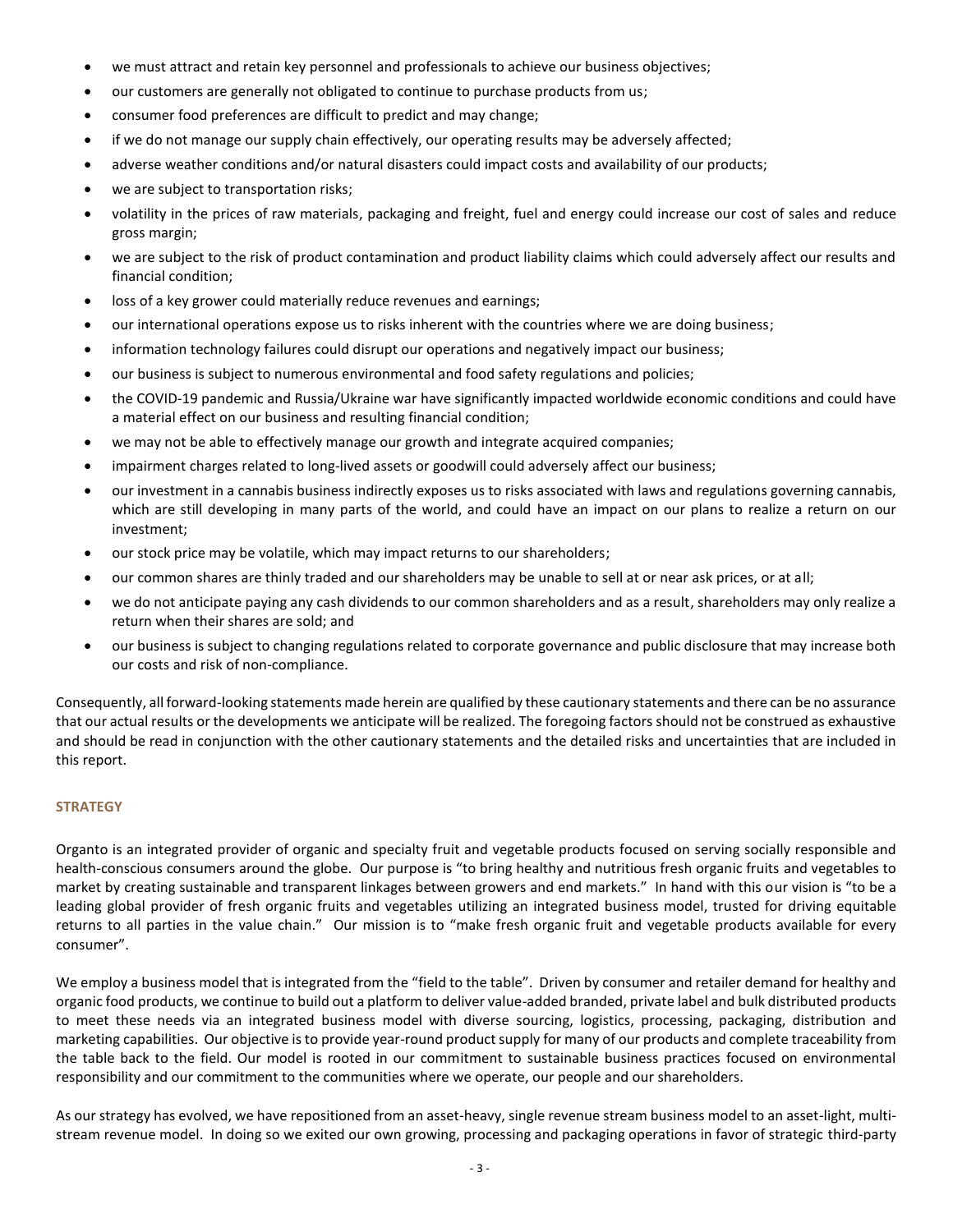growing, processing and packaging relationships, expanded our organic foods portfolio with the addition of a variety of organic fruits and vegetables and packaging formats, and increased our go-to-market channels to include branded, private label and bulk distributed product offerings. This product and channel expansion has increased our revenue streams and our presence in key markets, while at the same time significantly deepening our relationships with strategic third-party supply partners. In addition, as part of our strategy to expand our product portfolio and markets served, we have completed a number of acquisitions which have and will continue to contribute to the growth of our business.

We believe that the demand for healthy and organic foods will continue to grow and supply availability will be key to this growth being realized. According to the US Organic Trade Association (OTA) sales of organic foods grew 5.0% in 2019 to approximately US\$50.1 billion and another 12.8% in 2020 to approximately US\$56.0 billion, growing at rates that are significantly faster than that of conventional products, and now represents approximately 6% of total food sales. It is estimated that 83% of Americans buy organic food at least some of the time and fresh produce continues to be the primary gateway by which consumers enter the organic foods space. Furthermore, over half of all households in the US have purchased organic produce and the fresh produce segment is the largest within the organic segment, representing approximately 15% of all the produce that Americans eat, and approximately 36% of total US organic foods spend. And this is not just a US phenomenon. The organic market in Europe continues to grow. In 2016 the market increased by approximately 11% and reached approximately Euro 33.5 billion in 2017, it increased another 11%, reaching approximately Euro 37.3 billion, in 2018 it increased by almost 8% and reached total turnover of Euro 40.7 billion and in 2019 it also grew another 8% to Euro 45.0 billion, of which Euro 41.4 billion were in the European Union. In fact, retail sales of organic products in the European Union have grown from Euro 18 billion in 2009 to Euro 41.4 billion in 2019, an increase of over 145%. Today the European Union is the second largest market for organic products behind only the United States. Globally European countries account for the highest share of organic food sales as a percentage of total food sales, with demand for organic foods increasing around the globe. Further, according to a research report completed by Zion Market Research, the global organic food and beverage market is expected to grow to US \$323.1 billion by 2024, a CAGR of 14.56% over the period of 2017-2024.

It is our belief in these growing markets and consumer trends, combined with our goal of building an efficient year-round supply chain platform and branded product capabilities for many of our products that underlies our strategic focus and our vision of being a leading global provider of fresh organic fruit and vegetable products utilizing an integrated asset-light business model, serving a growing socially responsible and health-conscious consumer around the globe.

Our long-term growth strategy is to build an ethics driven "one-stop shop" in fresh organic and specialty fruit and vegetable products fueled by a combination of strong internal growth and acquisitions. This long-term growth strategy is anchored by our three core operational strategies: *Build Supply, Build Brands and Build Infrastructure*.

- Build Supply development of efficient and reliable year-round integrated supply chain capabilities;
- Build Brands building the Organto "I AM Organic" brand as a leading brand with large retailers and food consumers; and
- \* *Build Infrastructure* responsibly building-out the organization with resources necessary to allow the business to scale as required in a cost-efficient and timely manner

In hand with our private label and bulk distributed product capabilities, we have developed a branded go-to-market strategy for our organic vegetable and fruit products. Our "I AM Organic" brand has been developed with the objective of linking consumer demand for visibility, transparency, sustainability and convenience with our product offering, utilizing an innovative digital passport technology which we believe is unique to the industry. Our ability to drive a differentiated branded products strategy for our organic fruit and vegetable product offerings is based on our assessment of market demand, our year-round supply capabilities and our intention to provide a differentiated value-added product offering. In hand with our branded products focus, we also work with retail and distribution partners to provide value-added private label and bulk distributed offerings, with the objective of maximizing supply chain and operating efficiencies while creating category demand for our brands. Our organic foods products are initially being marketed to specific European customers and will be followed by introduction to other food markets when deemed appropriate.

# **HISTORY AND OPERATIONS**

In March 2014 Agricola Nuova Terra S.A. ("Agricola"), a privately-owned business, commenced operations to build out a global yearround supply platform focused on the production and distribution of fresh vegetables.

On November 30, 2015, Agricola completed a reverse takeover (the "RTO") of Columbus Exploration Corporation ("Columbus Exploration"). Columbus Exploration was incorporated on May 18, 2007 under the laws of the Province of British Columbia, Canada. Upon completion of the RTO, Columbus Exploration changed its name to Organto Foods Inc., and Agricola became a wholly-owned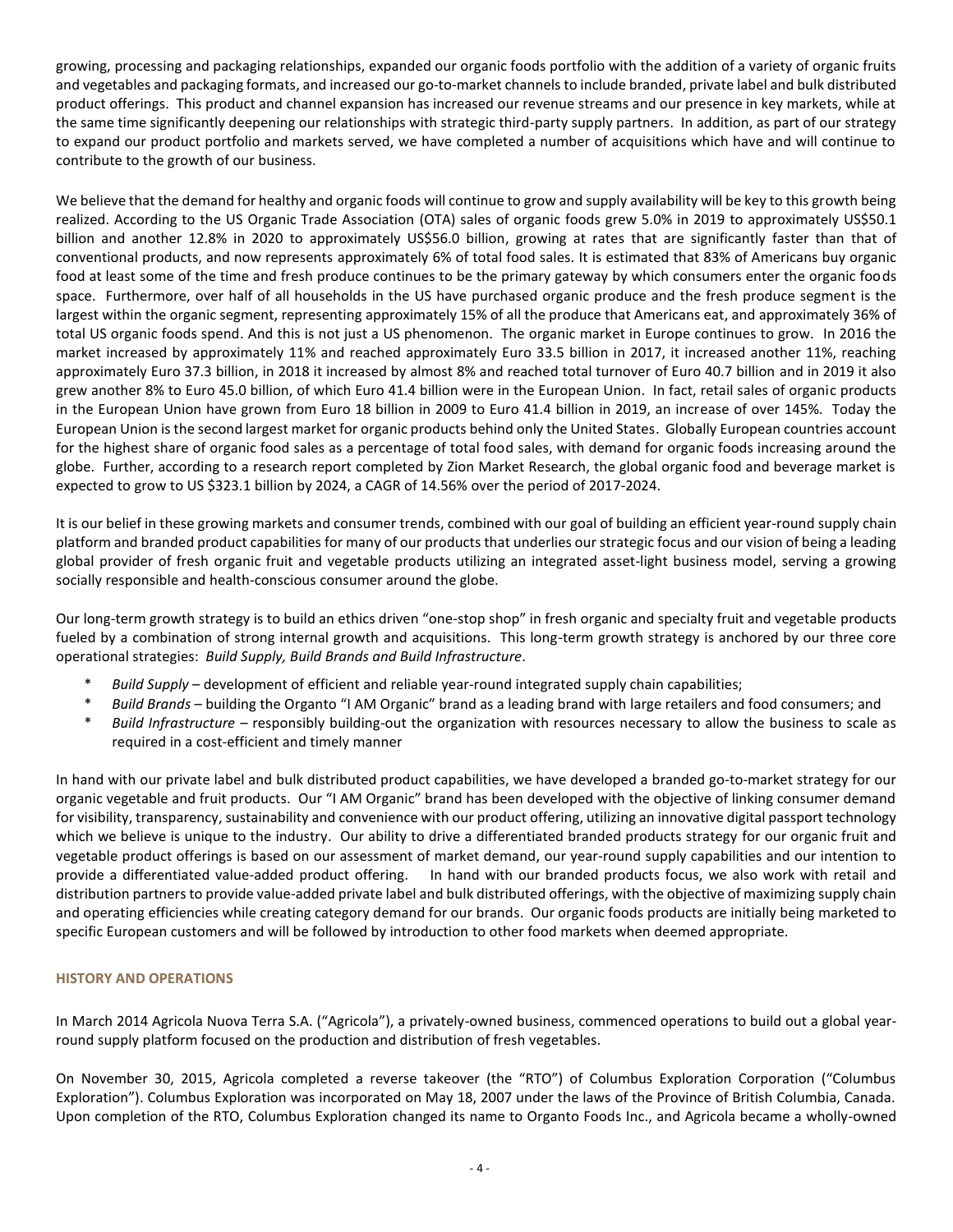subsidiary of Organto Foods Inc. On March 21, 2016, Agricola changed its name to Organto Guatemala, Sociedad Anonima ("Organto Guatemala").

The name change to Organto Foods Inc. was completed to reflect our focus on strategic sourcing and marketing of healthy and organic fresh vegetables and fruits, along with our commitment to sustainable and socially conscious business practices. While we operated our own growing operations in the past in both Guatemala and Argentina, processing operations in Guatemala and packaging operations in the Netherlands, we exited these operations in 2018 and 2019 in favor of working with strategic third-party growers and service providers in North and South America, Africa, Europe, Asia and other growing regions in order to grow our business and drive an asset light business model. Our organic and specialty fruit and vegetable products are currently being sold in a number of European markets.

In November 2018 we completed the acquisition of Medicannabis, SAS, a privately held Colombian medicinal cannabis company that was a late-stage applicant to enable it to cultivate and process cannabis in Colombia.

Following an assessment of our strategic focus and market opportunities in organic fruits and vegetables, the decision was taken to divest of our cannabis assets. As a result, in June 2019 we entered into a share purchase agreement to sell our shares of Medicannabis SAS and related intellectual property to Xebra Brands Ltd. ("Xebra") for a combination of shares of Xebra, cash and forgiveness of debt. We received shareholder approval and TSX-V acceptance of this transaction in October 2019. Xebra is an emerging Canadian cannabis company developing high-margin cannabis-based consumer products, with operations in Colombia, the Netherlands and Mexico. Xebra's common shares were listed on the Canadian Securities Exchange in October 2021 under the trading symbol XBRA. Our stated focus is to liquidate our holdings in Xebra, when appropriate, to fund continued expansion of our organic foods platform.

In January 2021 we acquired the shares of Fresh Organic Choice BV ("FORC"), a privately held Dutch corporation, representing the first acquisition under our multifaceted growth strategy. FORC provides a wide range of fresh-cut organic herbs, marketed under the Fresh Organic Choice brand and in private label formats to customers throughout Europe. FORC employs a similar asset-light business model, with sourcing from a diverse group of European and African sources.

In November 2021 we acquired the shares Beeorganic BV ("Beeorganic"), a privately held Dutch corporation. Beeorganic is a yearround provider of fresh fair-trade organic bananas with sales in the Netherlands, Belgium and France. Beeorganic offers a differentiated product offering, combining specific product size specifications with a unique ripening process to deliver great-tasting products to its customers. Similar to Organto, Beeorganic operates an asset-light business model, with its products sourced primarily from strategic Caribbean-based grower partners.

In November 2021 we acquired the operating assets, including customer and supplier relationships and certain trademark applications, of ZMS BV ("ZMS"), a privately held Dutch corporation controlled by Organto's co-CEO and another senior member of Organto's European management team and operating as Zimbabwe Marketing Services. ZMS sells non-GMO (genetically modified organism) and organic raspberries, snow peas, sugar snaps and fine green beans sourced from a number of African-based growing regions to a variety of European customers using an asset-light business model.

Our head office is located at 1090 Hamilton Street, Vancouver, British Columbia, Canada and we have a sales, logistics and administration office in Breda, the Netherlands. Regional satellite offices are located in Mexico, Guatemala and Argentina.

# **OUTSTANDING SHARE DATA**

Our common shares are listed for trading on the TSX Venture Exchange ("TSXV") under the trading symbol "OGO", on the Frankfurt Stock Exchange under the trading symbol "OGF" and are quoted on the OTCQB in the United States under the symbol "OGOFF".

We have authorized capital of an unlimited number of common shares without par value. We have the following capital structure as at the date of this MD&A and March 31, 2022:

|                                                    | May 25,<br>2022 | March 31,<br>2022 |
|----------------------------------------------------|-----------------|-------------------|
|                                                    |                 |                   |
| Common shares issued                               | 282,233,826     | 282,111,966       |
| Share purchase options outstanding (\$0.07-\$0.43) | 20,470,000      | 20,470,000        |
| Restricted share units                             | 2,475,000       | 2,475,000         |
| Warrants (\$0.10-\$0.50)                           | 1,504,870       | 1,705,670         |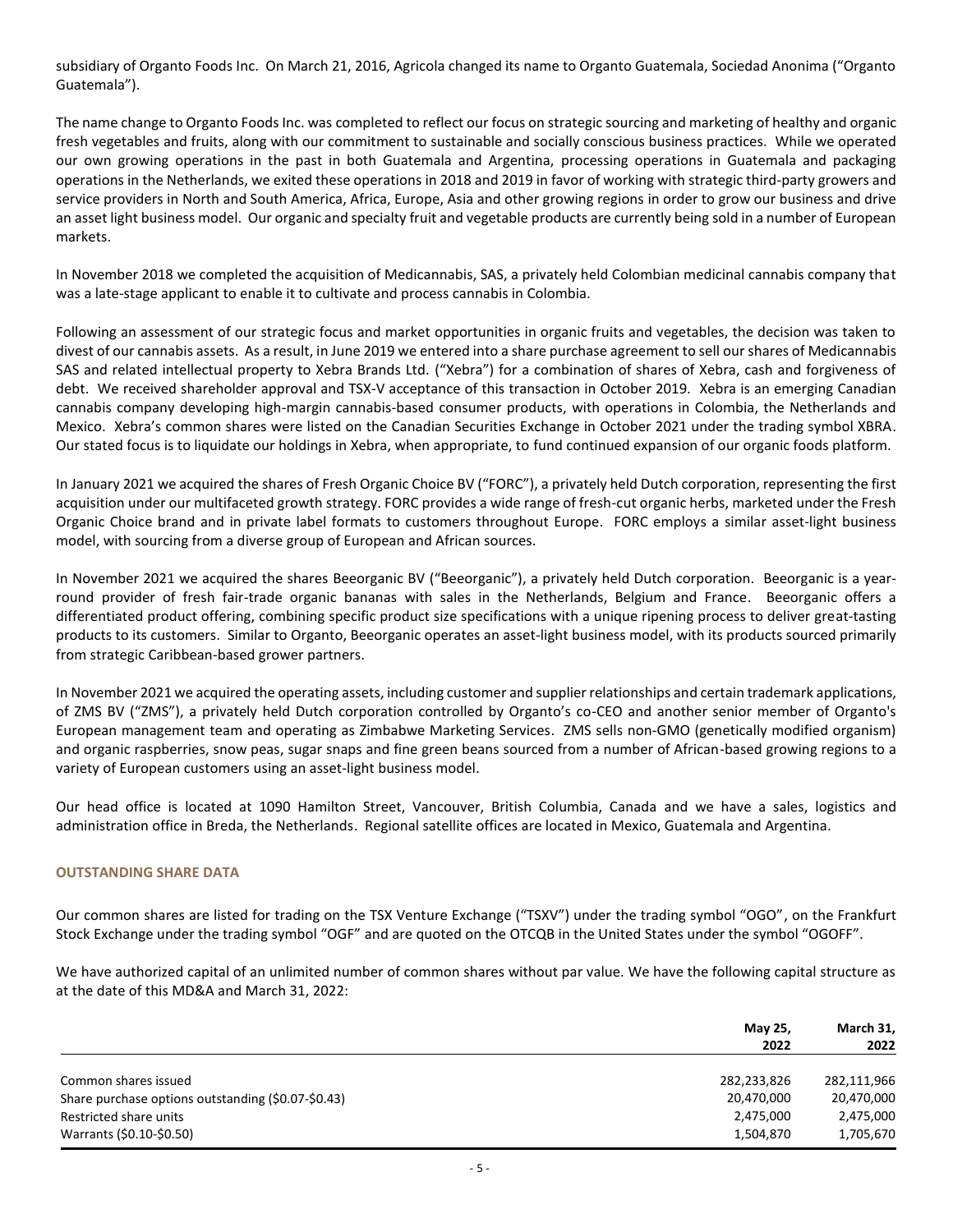#### See "[Liquidity and Capital Resources](#page-11-0)" for further information.

#### **RECENT DEVELOPMENTS**

#### **Corporate**

In November 2021 we acquired the operating assets of ZMS BV, a privately held Dutch corporation operating as Zimbabwe Marketing Services ("ZMS"). ZMS is a provider of non-GMO and organic raspberries, snow peas, sugar snaps and fine green beans, sourced from a number of African based growing regions and sold to a variety of customers throughout Europe. As part of the acquisition, we acquired all customer and supplier relationships of ZMS plus currently initiated trademark applications for the rights to the Awesome Fruits brand for non-GMO branded fruits in the EU and the Rawsome Fruits brand for organic fruits in the EU. We issued 1,645,643 common shares of Organto valued at €400,000 based on the twenty-day weighted average closing price on the TSX Venture Exchange prior to the closing of the transaction. The common shares issued are subject to escrow provisions and become freely tradable in equal amounts over three years. Prior to acquisition, ZMS had annualized revenues of approximately CDN \$2.0 million with positive EBITDA margins. The assets and operations acquired are expected to be EBITDA accretive to our business and strong growth is projected for the future as operations are combined with our business. The business will be immediately integrated onto our operating platform and ZMS's operations are expected to be easily combined with our existing resources to drive future business opportunities. As this acquisition involved non-arm's length parties, the transaction was reviewed and approved by an independent committee of our Board of Directors of Organto and has been accepted by the TSX Venture Exchange.

In November 2021 we completed a private placement and issued 18,565,000 common shares at a price per share of \$0.322 for proceeds of \$5,975,000. No finder's fees were paid and the shares issued are subject to a hold period expiring in March 2021. As part of the private placement, one subscriber was granted a pre-emptive anti-dilutive right to maintain its 5% equity ownership position in the event of future financings by the Company.

In November 2021 we completed a public offering of convertible debentures for gross proceeds of \$8,050,000. The debentures will mature in November 2026 and will accrue interest at the rate of 8.0%, payable annually on November 30th of each year beginning in 2022. The debentures may be converted by the holder into freely tradable common shares at any time after November 30, 2023 at a price of \$0.50 per share. After November 30, 2023, we may elect to convert the principal amount of the then outstanding debentures if the daily volume weighted average trading price of the Company's shares on the TSXV is greater than \$0.625 for 20 consecutive trading days. A cash commission of \$483,000 was paid and 966,000 warrants were issued to the underwriters of the offering. Each warrant is exercisable into one common share of the Company at \$0.50 until November 2023.

In November 2021 we acquired 100% of the outstanding shares of Beeorganic BV ("Beeorganic"), a privately held Dutch corporation. Beeorganic is a year-round provider of fresh fair-trade organic bananas with sales in the Netherlands, Belgium and France. Beeorganic offers a differentiated product offering, combining specific product size specifications with a unique ripening process to deliver greattasting products to its customers. Similar to Organto, Beeorganic operates an asset-light business model, with its products sourced primarily from strategic Caribbean-based grower partners. One of the founders of Beeorganic has joined Organto and is leading the Company's organic banana portfolio, leveraging Organto's existing resources and value-added marketing platform. Prior to acquisition, Beeorganic had revenues of approximately \$6 million with positive EBITDA margins. The business is expected to be EBITDA accretive for Organto and strong growth is projected for the future as its operations are combined with Organto. Purchase consideration included the payment of €600,000 in cash, the issuance of 1,579,670 common shares of Organto and an earn out of up to €150,000 based on pre-established growth targets to be met over a three-year period. The common shares issued are subject to escrow provisions and become freely tradable in equal amounts over three years.

In August 2021 we announced that we entered into an agreement with the logistics division of The Greenery BV to consolidate logistics in key European markets, including product handling, quality control and warehousing, through value-added packaging and processing services and retail-level distribution. This will allow us to scale our business and add capabilities while at the same time leading to expected improvements in product handling costs and service levels. The Greenery is an international fruit and vegetable company operating three divisions - growers, retail and logistics - serving supermarkets, wholesalers, caterers and the processing industry in Europe and the rest of the world.

In July 2021 we announced that we filed a final short-form base shelf prospectus with the securities regulators in each province and territory of Canada. The final shelf prospectus allows us to make offerings of common shares, debt securities, convertible securities, warrants and subscription receipts, or any combination thereof, of up to \$50-million for a period of 25 months from the date of filing.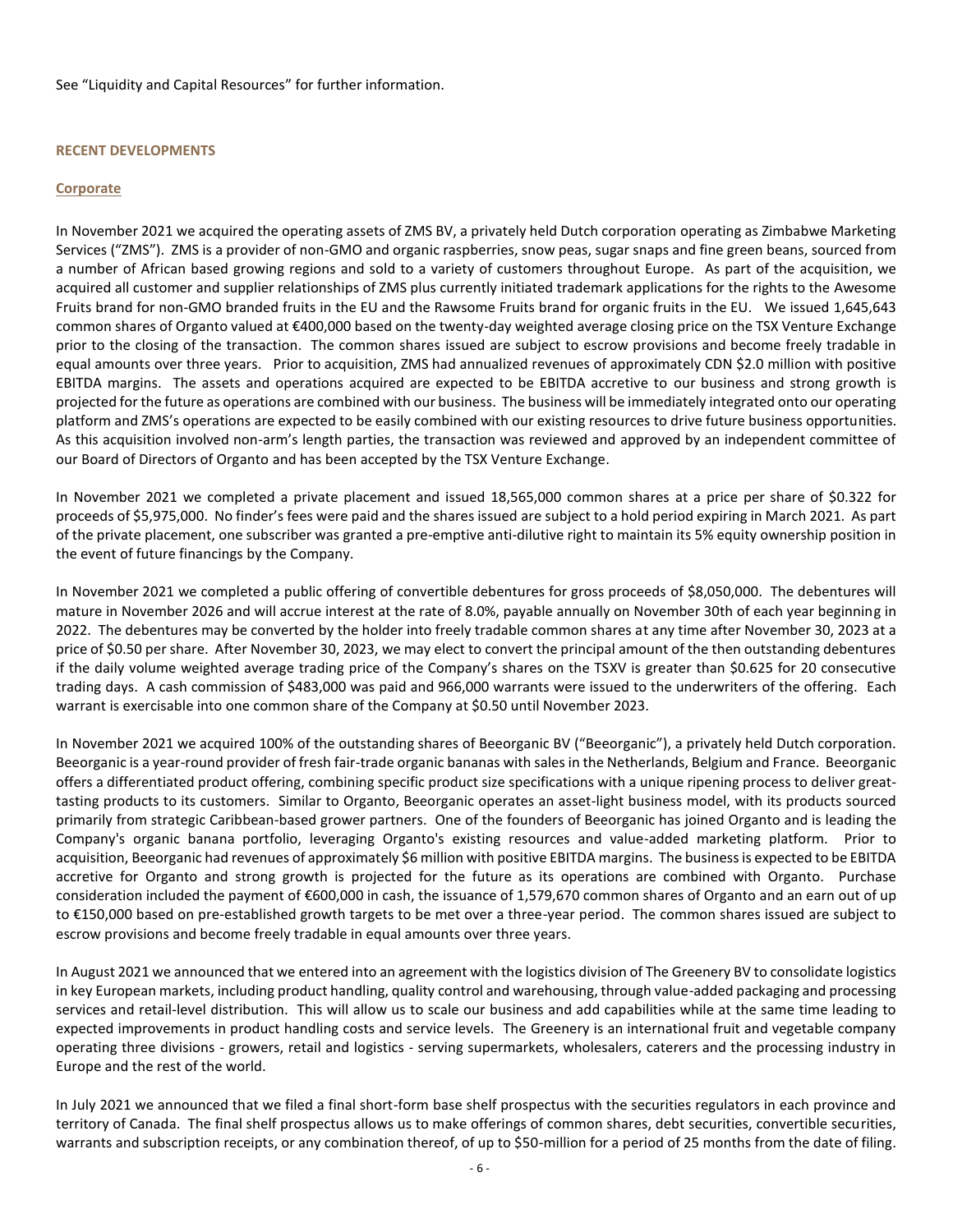The securities may be offered separately or together, in amounts, at prices and on terms to be determined based on market conditions at the time of an offering, which will be set forth in a prospectus supplement to be filed in connection with any offering of securities pursuant to the final shelf prospectus. We have filed this final shelf prospectus with a view to maintaining financial flexibility as we advance our organic and value-added fruits and vegetables platform, but we have no immediate intentions to undertake an offering.

In April 2021 we announced the resignation of Robert Giustra from our Board of Directors. Mr. Giustra was a co-founder of Organto and served on our Board since the company's inception. Mr. Giustra stepped down in order to accommodate successful food industry executives joining the Board to guide Organto to the next level in its development. Organto has added four new directors over the past two years, each bringing extensive food industry experience and expertise to the company.

In March 2021 we announced that we entered into a five-year exclusive supply agreement with a Mexican-based supplier of organic avocados. The agreement provides for supply beginning in 2021 and through the end of calendar 2025. Under the terms of the exclusive supply agreement, Organto has the right to market all production from the supplier for the next five years running through Dec. 31, 2025. The supplier currently has approximately 100 hectares under production in the Nayarit region of Mexico, with harvests expected to increase as the existing orchards mature and additional capacity is added in the coming years. Supply over the contract period is estimated to be in the range of 12.5 million to 14 million kilograms. In order to obtain exclusive distribution rights, we agreed to issue up to one million common shares to the supplier over the term of the agreement based on the delivery of minimum annual volume targets. The issue of these shares under the supply agreement is subject to the acceptance of the TSX Venture Exchange.

In March 2021 we announced the appointment of Joe Riz to the Organto Board of Directors. Mr. Riz brings extensive operating, business building, capital markets and governance expertise to the board, having served in a number of leadership and board positions during his business career. Mr. Riz was a founding director of SunOpta Inc., a leading organic food company with global reach, focused on plant-based foods and beverages. From 2007 to 2009, he served as executive vice-president and chief operating officer of SunOpta, leading daily business operations through a period of rapid growth. Mr. Riz has also held a number of financial and operating leadership positions across a number of industries including consumer products, technology and entertainment, and served as managing director of a boutique merchant banking firm involved in numerous acquisitions, divestitures and financings. Mr. Riz has served as a director of a number of public companies, including roles as both Chair of the Board and Chair of the Audit Committee, in addition to serving on a number of private company boards. Mr. Riz serves as Chair of the Audit Committee.

In February 2021 we announced the appointment of Jeremy Kendall, a natural and organic food industry pioneer with deep operating and business building experience, to the Organto Board of Directors. Mr. Kendall brings extensive business building, operating and governance experience to the board, with deep expertise in natural and organic foods. Amongst a number of business ventures over his distinguished career, Mr. Kendall founded SunOpta Inc., a leading organic foods company with global reach, focused on plantbased foods and beverages. Over the course of his tenure at SunOpta Mr. Kendall served as Chair and Chief Executive Officer, and led the business through a combination of strong internal growth and numerous acquisitions to over \$1 billion in both revenues and market capitalization. Mr. Kendall currently serves as Chair of the Board of Jemtec Inc. and also is director of a number of private and charitable organizations.

In January 2021 we acquired 100% of the outstanding shares of Fresh Organic Choice BV, a privately held Dutch corporation. Fresh Organic Choice operates an asset-light business model and is a provider of a full range of year-round fresh-cut organic herbs, marketed under the Fresh Organic Choice brand and in private label formats, with sales throughout Europe. Fresh Organic Choice's fresh-cut packaged herbs portfolio includes mint, oregano, basil, chives, parsley, dill, thyme, rosemary, sage, tarragon and others, sold in a wide range of package formats. Product is sourced primarily from strategic local growers in the Netherlands, Germany, Spain, Italy, Germany and Portugal. Fresh Organic Choice had annualized revenues of approximately \$2 million in 2020, with strong growth projected. The acquisition of Fresh Organic Choice has been both gross margin and EBITDA accretive to Organto. Purchase consideration included the payment of €150,000 in cash, the issuance of 839,570 common shares of Organto and an earn-out to the former owner of up to €100,000 based on pre-established growth targets to be attained over the three years following the acquisition. The common shares issued are subject to escrow provisions and will become freely tradable in equal amounts over the next three years.

In January 2021 we cancelled 5,873,257 common shares of the Company as per the terms of the sale of our processing plant and related assets, including land, buildings and processing equipment, in Guatemala (the "Assets"). In March 2019 we entered into an agreement to sell the Assets to Organizacion de Marcadeo SA ("Omega"). Under the terms of the agreement Omega acquired the assets in an arm's-length transaction on an as-is basis for consideration of \$935,450. Consideration was paid through the discharge of certain loans from Omega and related parties to the Company in the amount of \$428,782 (US\$314,647), agreement to cancel 5,873,257 common shares of the Company, and the assumption of an interest-free note payable from Omega in the amount of \$67,174 (US\$56,628), due on the second anniversary of the closing date. At March 31, 2019 the fair value of the shares to be cancelled was determined to be \$440,494 and the fair value of the interest-free note payable was determined to be \$66,174. Shareholder approval was received for this transaction.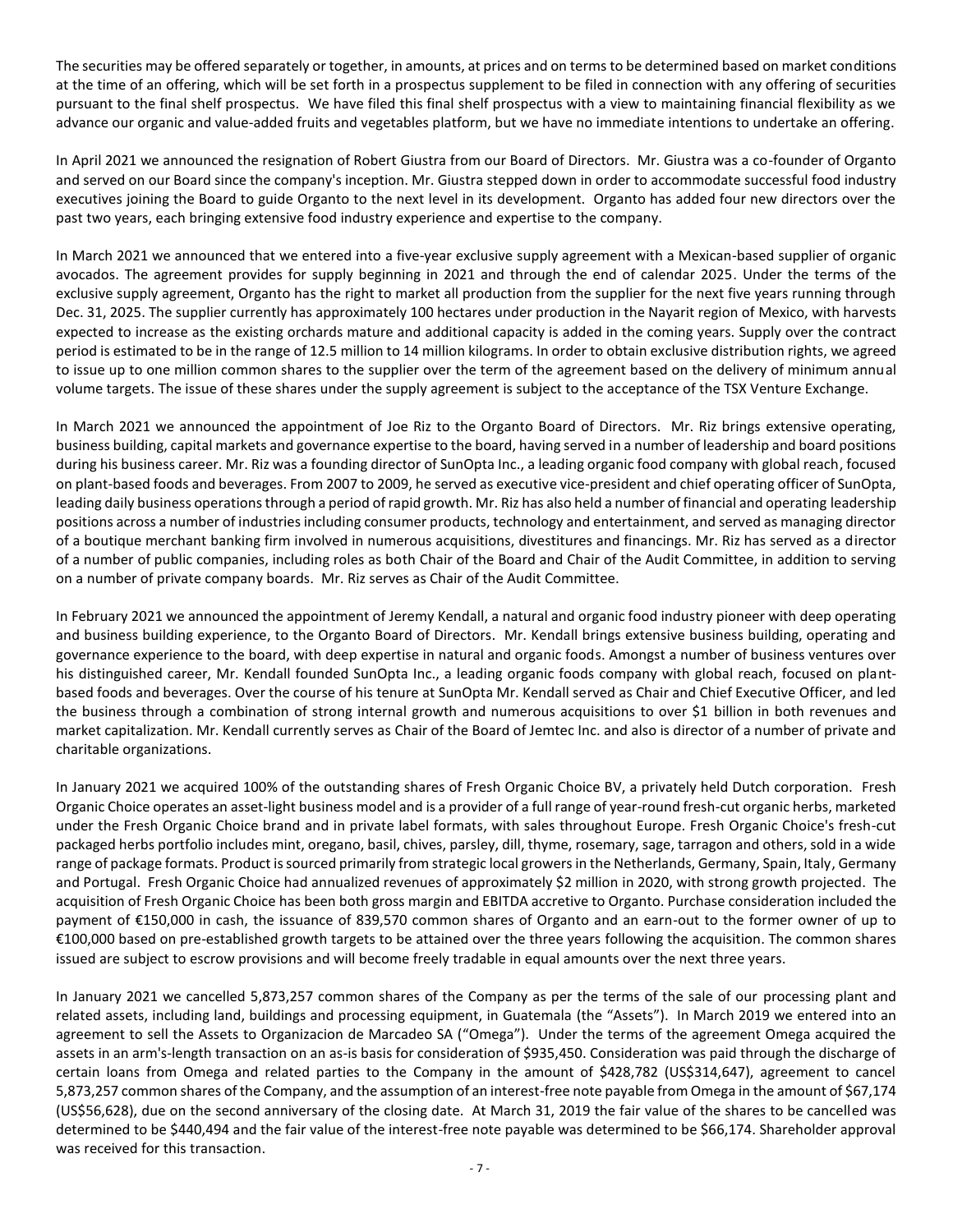In December 2020 we announced the appointment of Gert Jan van Noortwijk, a seasoned agribusiness executive with over 30 years of global supply chain experience, to the Organto Board of Directors. Mr. van Noortwijk brings extensive strategic global agribusiness and supply chain expertise to Organto with deep expertise in raw material procurement, product handling, logistics, currency and commodity hedging, and business development. During his career, Mr. van Noortwijk served in progressively responsible leadership roles with a number of agribusinesses, including Continental Grain, Groupe Soufflet, Allgrain and Agribrokers International, responsible for the sourcing, supply and commercialization of a wide variety of globally sourced food products. Mr. van Noortwijk has served on a number of industry associations over his career, including as president of the international Grains and Feed Trade Association, and he also has extensive board-level experience as he continues to serve on the boards of a number of privately held agribusiness organizations. Mr. van Noortwijk is fluent in Dutch, English, French and German and resides in the Netherlands.

In September 2020 we made a number of changes to our leadership team. Steve Bromley, who had served as Interim Chief Executive Officer (CEO) since April, 2018, assumed the role of Co-CEO in addition to his continuing service as Chair of the Board of Directors of Organto, a role he has held since October, 2017. Mr. Bromley has over 35 years of foods industry experience with a focus on integrated natural and organic foods businesses. Rients van der Wal, Organto's Chief Operating Officer at the time, assumed the role of Co-CEO, in addition to his role as CEO of Organto Europe BV, a role he held since April, 2018. Mr. van der Wal is based in Breda, the Netherlands, and has extensive global organic fruits and vegetable supply chain and go-to-market experience. Ralf Langner assumed the role of Chief Financial Officer and Corporate Secretary. Mr. Langner is a CPA, CGA, based in Vancouver, B.C., who has served as Organto's Interim Corporate Secretary since January, 2018. Peter Thibaudier transitioned to Chief Financial Officer for Organto Europe BV, based in Breda, the Netherlands.

In September 2020 we announced the appointment of Joost Verrest, a seasoned executive with over 20 years of experience in developing impactful and sustainable businesses, to the Organto Board of Directors. Mr. Verrest brings extensive strategic global fruits and vegetables and consumer packaged goods experience to Organto, from both a supply chain and go-to-market perspective. During his career, he served as Chief Executive Officer of Total Produce Direct BV, where he restructured its European exotic fruits and vegetables division from an internally focused trading company to a growing retail company with value-added branded product offerings. He was also responsible for the European fresh fruit division of Chiquita Brands where he led the transformation of the European trading division to a consumer-driven Chiquita branded business. In addition, he spent time with Green Protein BV, a company focused on utilizing vegetable by-products to enhance consumer goods with plant-based proteins in both Europe and North America, and with Sara Lee and Fromagerie Bel. Mr. Verrest is fluent in Dutch, English and French, resides in The Netherlands.

# **Operations**

As our strategy has evolved, we have repositioned our organic and specialty fruits and vegetables platform shifting from an asset heavy, single revenue stream business model, to an asset light, multi-stream business model. We believe we have made important progress in this regard, exiting Company-owned growing, processing and packaging operations, all in favor of strategic sourcing arrangements with grower partners in Europe, North and South America, Africa, Asia and others and third-party processing and packaging arrangements with globally positioned strategic partners. We have also expanded our product offering from high-value organic vegetables including organic green beans, sugar snaps and snow peas to other value-added organic vegetables and fruits including asparagus, avocado, blueberries, bananas, ginger, herbs, limes, mango and other products. We continue to pursue new strategic supply sources around the globe as we work to complete year-round supply of our core product offerings and also bring new complimentary products to our existing portfolio. We have also continued to develop our branded products portfolio, with our I AM Organic brand launched in 2021 to the European retail, on-line and out-of-home convenience channels using a unique digital product passport.

We have developed a comprehensive acquisition strategy to support our objective of building an ethics driven one-stop shop in fresh organic fruit and vegetable products. During 2021 we acquired three complimentary businesses, each providing increased product supply, access to new customers and geographies, plus retail branded product opportunities.

With our repositioning essentially completed late in the first half of 2019, commercial operations were ramped up in the second half of 2019 with third and fourth quarter revenues and gross profits both quarterly records for the Company. We have now realized eleven consecutive quarters of record revenue growth versus the same quarter in the prior year. Currently our products are sourced from five continents and are sold to customers in 18 European countries.

In November 2021, we completed equity and convertible debenture financings for total proceeds of \$13,998,060 and announced that proceeds from this financing would be used to finance Organto's planned business development initiatives plus capitalize on further accelerating growth opportunities. The actual use of the proceeds to March 31, 2022 was: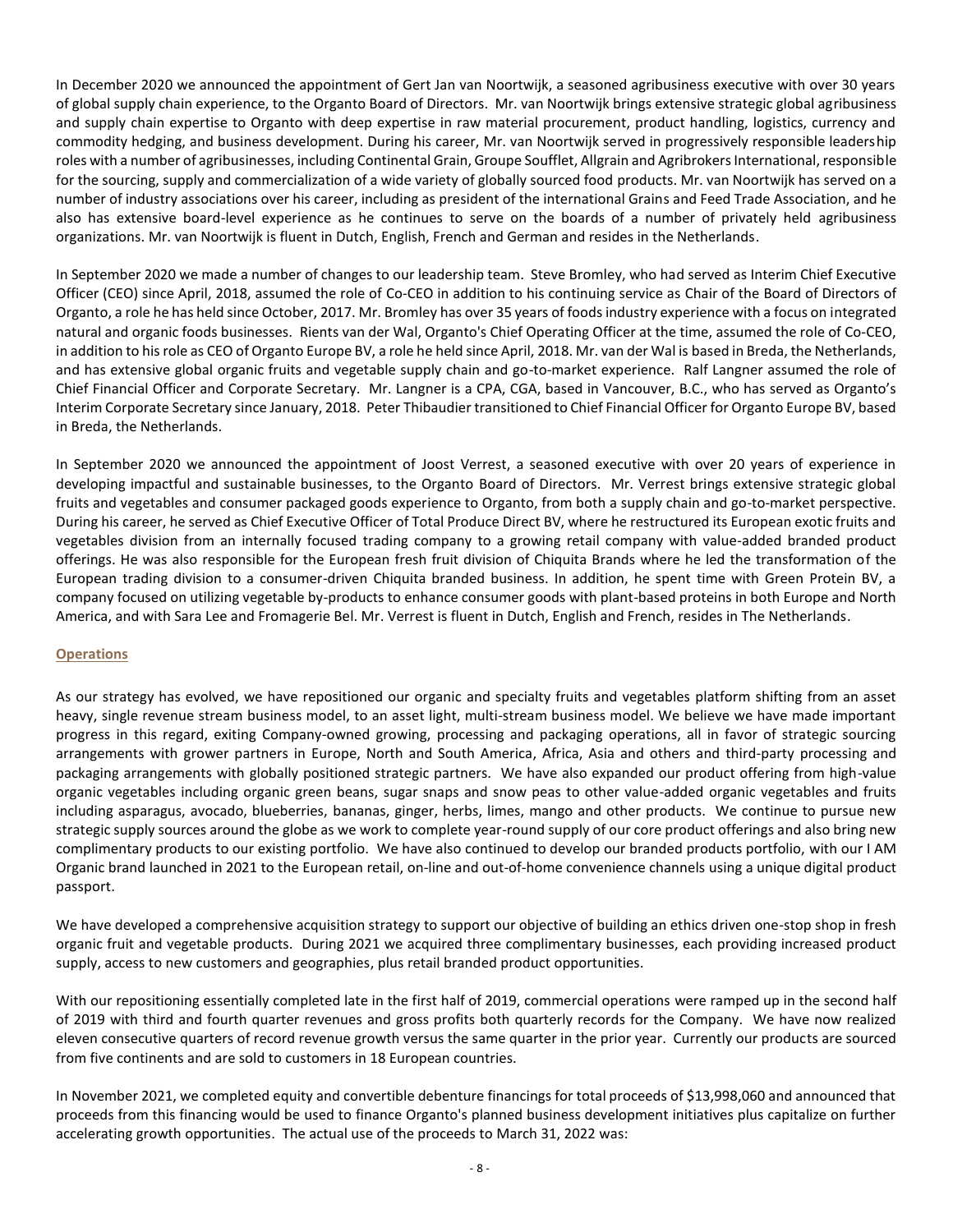|                        | 15        |
|------------------------|-----------|
| Issue costs            | 956,627   |
| Purchase of Beeorganic | 855,000   |
|                        | 1,811,627 |

The remainder of the proceeds are in our March 31, 2022 cash balance or were used in our operations and to fund investments in brand development, personnel and related costs to support the growth of our business.

**(\$)**

In December 2020 and January 2021, we issued convertible debentures for \$3,666,850 and announced that proceeds from this financing would be used to finance Organto's planned business development initiatives plus capitalize on further accelerating growth opportunities. During 2021 an additional \$1,155,320 was received from the exercise of warrants issued as part of the May/June 2020 and December 2020/January 2021 financings. The actual use of the proceeds prior to our November 2021 equity and convertible debenture financings was:

| Settle short-term loans       | 295,954 |
|-------------------------------|---------|
| Purchase Fresh Organic Choice | 230,475 |
| Pay interest                  | 198,319 |
|                               | 724,748 |

The remainder of the proceeds were used in our operations and to fund investments in brand development, personnel and related costs to support the growth of our business. The funds from these financings allowed us to increase our sales from \$2.7 million in the third quarter of 2020 to \$5.4 million and \$4.3 million in the second and third quarters of 2021.

In May and June 2020, we completed equity and convertible debenture financings for total proceeds of \$3,579,195 and announced that these proceeds would be used to finance business expansion opportunities, expand our supply and range of product offerings and for general working capital purposes. The actual use of these proceeds was:

|                         | (\$)      |
|-------------------------|-----------|
| Settle bank loan        | 677,500   |
| Settle short-term loans | 567,386   |
| Settle accounts payable | 84,600    |
| Pay interest            | 297,232   |
|                         | 1,626,718 |

The remainder of the proceeds were used in our operations to increase both the volume and the types of products we offered for sale as well as fund investments in brand development, personnel and related costs to support the growth of out business. The funds from these financings allowed us to more than double our sales from \$1.6 million in the first quarter of 2020 to \$4.9 million in the fourth quarter of 2020.

#### **FINANCIAL RESULTS**

For the purposes of the information presented, the "Company" is defined as the consolidated entity.

#### **Critical Accounting Estimates**

The preparation of financial statements in accordance with IFRS is the responsibility of management and requires management to make estimates and assumptions which affect the reported amounts of assets and liabilities, the disclosure of contingent assets and liabilities at the date of the consolidated financial statements and the reported amounts of revenues and expenses during the reporting period. Our management reviews these estimates and underlying assumptions on an ongoing basis, based on experience and other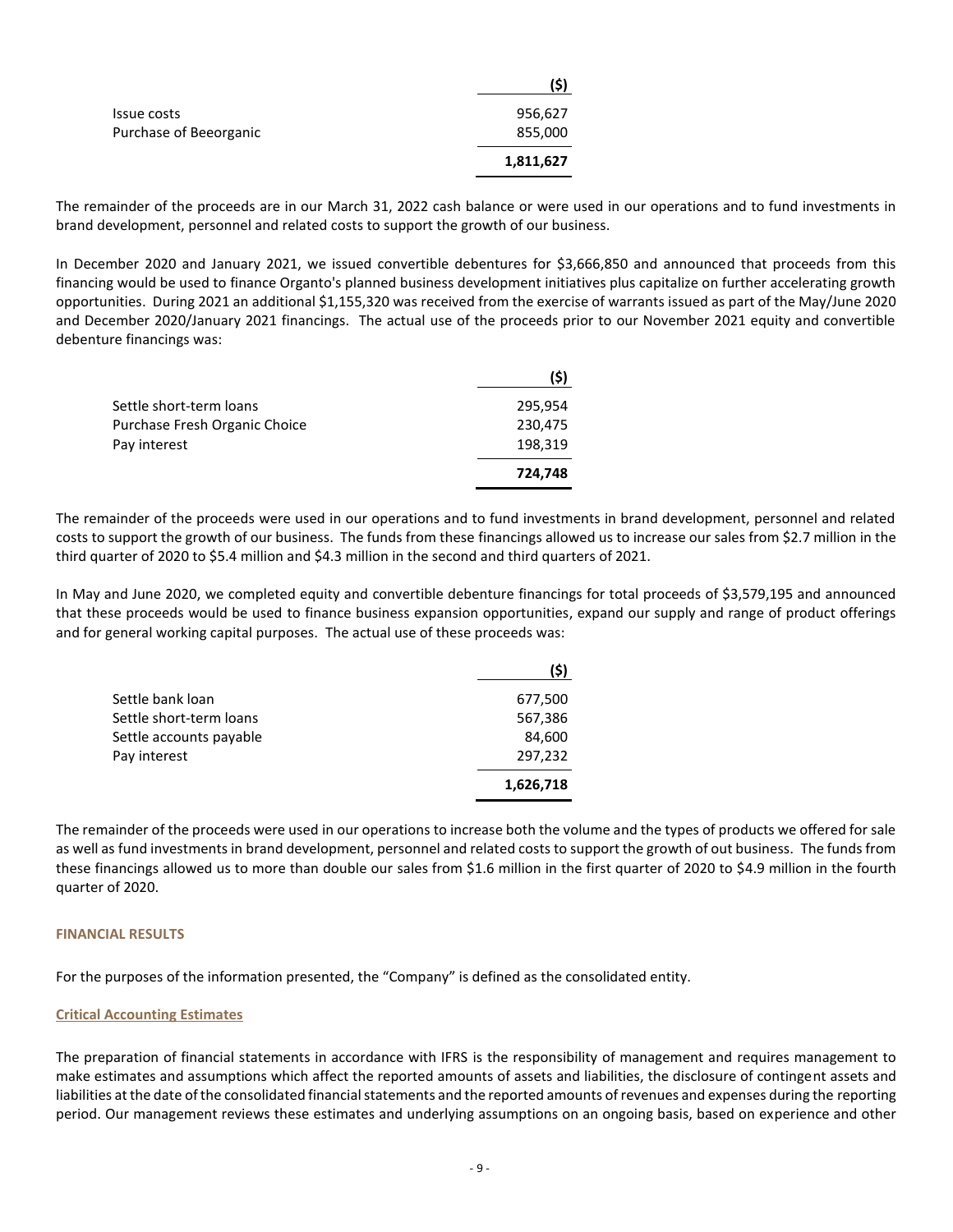factors, including expectations of future events that are believed to be reasonable under the circumstances. Revisions to estimates are adjusted for prospectively in the period in which the estimates are revised.

Estimates and assumptions where there is risk of material adjustments to assets and liabilities in future accounting periods include estimates of useful lives of depreciated and amortized assets, the valuation of inventory which includes estimates with regards to the allocation of overhead and determining the net realizable value, assumptions used in determination of the fair value of share-based payments, the valuation of investment securities, the recoverability and measurement of deferred tax assets, and the allocation of the purchase price associated with the acquisition of a business.

The preparation of financial statements in accordance with IFRS requires us to make judgments, apart from those involving estimates, in applying accounting policies. The most significant judgments in preparing our financial statements include the assumption that we will continue as a going concern, classification of expenditures and the classification of financial instruments.

#### **Changes in Accounting Policies and Standards**

We did not adopt any new accounting standard changes or amendments in the current year that had a material impact on our financial statements.

# **Selected Quarterly Information**

|                                                                                 | Q <sub>1</sub><br>2022<br>(\$) | Q4<br>2021<br>(\$)          | Q3<br>2021<br>(5)           | Q <sub>2</sub><br>2021<br>(\$) | Q1<br>2021<br>(5)           | Q4<br>2020<br>(5)       | Q3<br>2020<br>(5)       | Q2<br>2020<br>(5)              |
|---------------------------------------------------------------------------------|--------------------------------|-----------------------------|-----------------------------|--------------------------------|-----------------------------|-------------------------|-------------------------|--------------------------------|
| Sales                                                                           | 6,999,864                      | 5,075,141                   | 4,298,282                   | 5,372,162                      | 4,773,062                   | 4,937,180               | 2,737,081               | 2,163,955                      |
| Gross profit (loss)                                                             | 670,602                        | 350,810                     | 529,018                     | 648,987                        | 457,815                     | 394,010                 | 285,951                 | 232,504                        |
| Net income (loss)<br>Income (loss) per share:<br>Basic and diluted – continuing |                                | $(2,328,787)$ $(1,988,977)$ | (1,948,615)                 | (1, 155, 758)                  | (1, 247, 764)               | (5,545,356)             | (509,967)               | (355,724)                      |
| operations<br>Basic and diluted - discontinued<br>operations                    | (0.01)                         | (0.01)                      | (0.01)                      | (0.00)                         | (0.01)                      | (0.03)                  | (0.00)                  | (0.00)                         |
| Comprehensive income (loss)                                                     | (2,461,491)                    |                             | $(2,001,457)$ $(1,968,750)$ |                                | $(1,137,976)$ $(1,288,905)$ | (5,424,245)             | (535, 933)              | (522, 152)                     |
|                                                                                 | Mar 31,<br>2022<br>(\$)        | Dec 31,<br>2021<br>(\$)     | Sep 30,<br>2021<br>(\$)     | <b>Jun 30,</b><br>2021<br>(\$) | Mar 31,<br>2021<br>(\$)     | Dec 31,<br>2020<br>(\$) | Sep 30,<br>2020<br>(\$) | <b>Jun 30,</b><br>2020<br>(\$) |
| Cash                                                                            | 9,542,805                      | 11,869,999                  | 1,610,978                   | 2,760,506                      | 3,629,677                   | 4,133,730               | 884,227                 | 1,577,017                      |

We reported a net loss of \$2,328,787 during the first quarter of 2022, compared to a net loss of \$1,247,764 during the same period in the prior year. Increased sales and gross profit in the current year were offset by increases in costs as we invested in our business, expanded our workforce and built out our internal infrastructure to accommodate growth in our business. First quarter 2022 results include \$876,223 of costs not related to day-to-day operations including investments in retail and on-line platform development and costs incurred as we evaluated acquisition opportunities as well as an unrealized loss on investment securities.

Total assets 18,027,219 20,959,939 7,548,220 7,860,663 8,817,806 8,012,048 5,106,364 4,998,607 Total non-current financial liabilities 5,830,707 5,886,227 2,956,408 4,070,323 4,152,737 3,858,581 2,015,600 2,007,500

Sales for the three months ended March 31, 2022 were \$6,999,864 as compared to \$4,773,062 during the same period in the prior year, an increase of 46.7% and a quarterly sales record for the Company. It was also the eleventh consecutive quarter of record sales growth versus the same period in the prior year. Sales of vegetable and fruit products, including fresh organic asparagus, avocado, bananas, ginger, fresh cut herbs and others were sold to a variety of customers throughout Europe. While volumes of most products sold continued to grow, sales were impacted in the quarter by i) logistics challenges resulting from the COVID-19 pandemic which impacted the timing and availability of freight and containers required to deliver raw materials to Europe combined with volatile market demand as various lock down measures were implemented throughout Europe to mitigate the spread of the virus; and ii) the impact of the Russia/Ukraine war which eliminated sales into the Russian market. Sales reported in Canadian dollars were also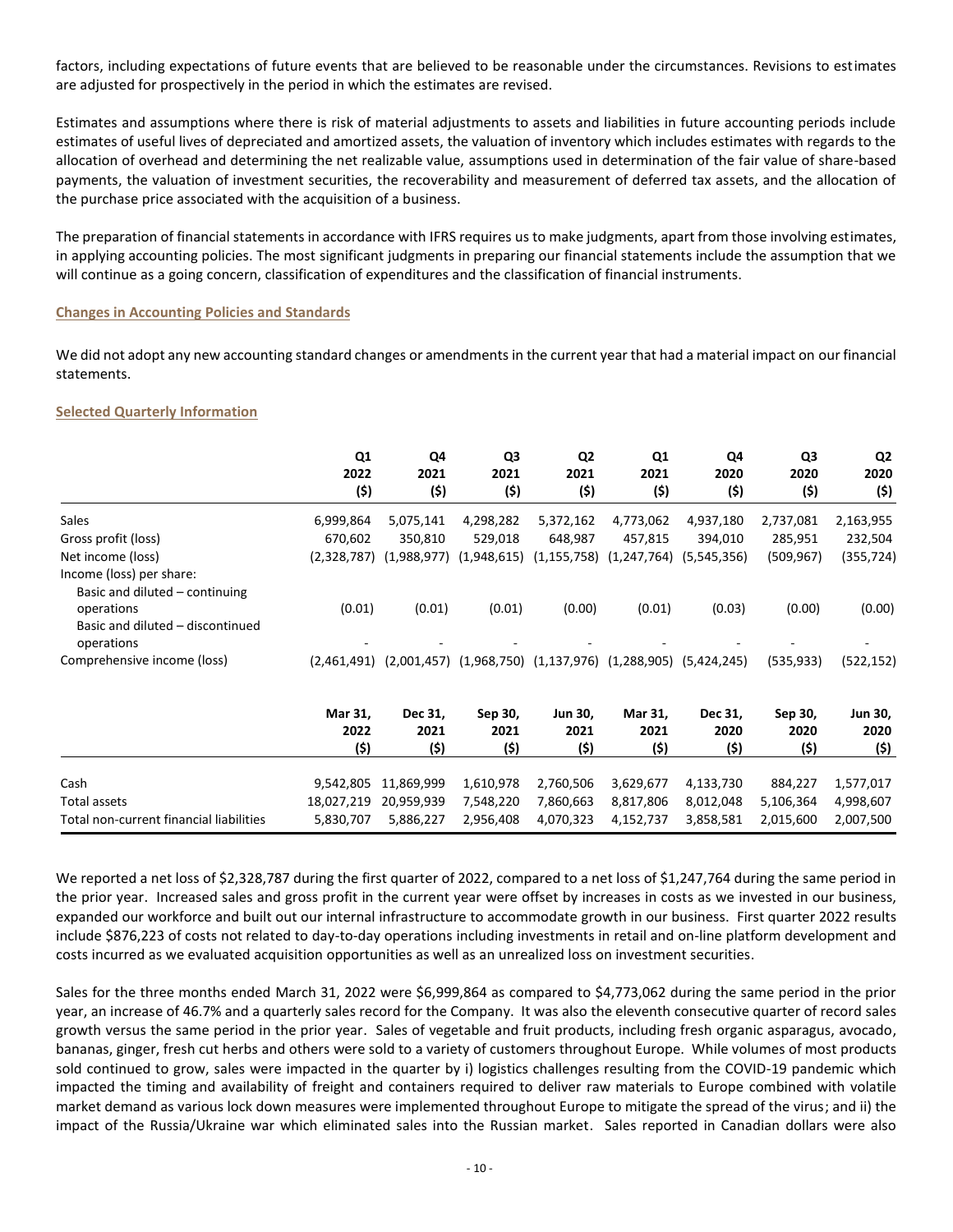impacted by a lower Euro to Canadian dollar exchange factor year over year. Allowing for this impact, sales increased approximately 57.7% versus the same quarter of the prior year.

We realized a quarterly gross profit of \$670,602 or approximately 9.6% of revenues in the first quarter of 2022 as compared to a gross profit of \$457,815 and 9.6% during the same quarter of the prior year and an increase of 2.7% versus the fourth quarter of 2021. Even with increased supply chain costs due in part to the effects of the COVID-19 pandemic, the Russia/Ukraine war and general upward inflationary trends, our gross profit in the first quarter of 2022 was the highest in the Company's history. Our gross profit was favorably impacted by a shift in our product mix to a higher percentage of value-added private label and branded products.

Selling, general and administration expenses were \$721,894 or 10.3% of sales this quarter as compared to \$363,905 or 7.6% of sales in the same quarter of the prior year. Included in 2022 are costs associated with our acquisition program of \$69,402 and \$160,770 related to the development of our retail branded and on-line product platforms and acquisition related costs.

Management fees in the current quarter were \$270,646 and while higher than the \$232,468 recorded in the same quarter of the prior year, they are in line with expectations.

Labour costs and benefits during the first quarter were \$809,225, a significant increase versus the same quarter of the prior year but well within expectations given the increased volume of commercial activity and acquisitions completed during the year. With commercial activities now growing rapidly, operating personnel have been added to support this growth, develop new products and sales opportunities and support the organization for expected future growth. Included in 2022 first quarter labour costs and benefits are labour costs incurred by Beeorganic which are new for us in 2022. Also included are \$215,009 of costs related to the development of our branded and on-line product platforms and \$11,445 for costs associated with our acquisition program.

As detailed above, during the first quarter of 2022 we incurred costs of \$375,779 related to the development of our retail branded product offering and on-line go-to-market capabilities and \$80,847 of costs associated with our acquisition program. While the benefits of these activities have yet to translate into significant bottom-line contribution, we believe these are prudent investments for the future of the Company.

We recognized \$215,338 in stock-based compensation in the first quarter of 2022 which consists of \$13,307 for restricted share units and \$202,031 for stock options. Stock-based compensation for the first quarter of 2021 totaled \$296,697 and consisted of \$88,156 for restricted share units and \$208,541 for stock options. Restricted share units are issued as compensation for directors who are currently not paid cash fees for their service on our board of directors. Stock based compensation for restricted share units is based on the market value of our shares on the day the restricted share units are granted. Stock based compensation for stock options is an estimate of the value of the stock options we have issued and is calculated using the Black-Scholes option pricing model which requires the input of highly subjective assumptions including expected price volatility. Changes in the subjective input assumptions can materially affect the fair value estimate, and therefore does not necessarily provide a reliable single measure of the fair value of the Company's stock options granted and/or vested during the period. Stock based compensation for stock options in the first quarter of 2022 was based on fair values of \$0.11 per share for the 150,000 options granted in 2022, \$0.20 - \$0.35 per share for the 6,700,000 options granted in 2021, \$0.01 - \$0.20 per share for the 5,880,000 options granted in 2020, \$0.05 per share for the 5,475,000 options granted in 2019, and \$0.06 per share for the 600,000 options granted in 2018.

Net interest and accretion expense for the first quarter of 2022 was \$589,248 as compared to \$216,341 for the prior year. Interest in 2022 consists of interest on our convertible debentures and accounts receivable factoring costs. Accretion in 2022 consists of accretion on the convertible debentures and earn-out payments accrued in relation to the Fresh Organic Choice and Beeorganic acquisitions. The additional convertible debentures issued in November 2021, together with higher factoring costs resulting from increased commercial activity, led to the higher expense in 2022. See "[Liquidity and Capital Resources](#page-11-0)" for further information.

At March 31, 2022 we revalued the shares of Xebra that we own and recorded an unrealized loss of \$419,597 for the first quarter of 2022. The valuation exercise done acknowledges that a portion of the Xebra shares we own are subject to trading restrictions which expire between September 2022 and September 2023. The carrying value of the Xebra shares of \$632,018 at March 31, 2022 represents a discount to their market value of \$721,881 to reflect these trading restrictions. No gain or loss was recorded in the first quarter of 2021 on the revaluation at March 31, 2021. As they were not yet publicly traded at March 31, 2021, the fair value of the Xebra shares that we owned was estimated using a combination of the price of the then most recent financing from external investors and expected proceeds for a total carrying value of \$1,040,582 at March 31, 2021.

In the first quarter of 2022 one of the Company's European subsidiaries established a hedging facility with a European financial services company in order to hedge its exposure to fluctuations in the US dollar vs Euro exchange rate. The facility is for forward currency exchange contracts which at March 31, 2022 allowed the Company to purchase US dollars for less than by acquiring them on the spot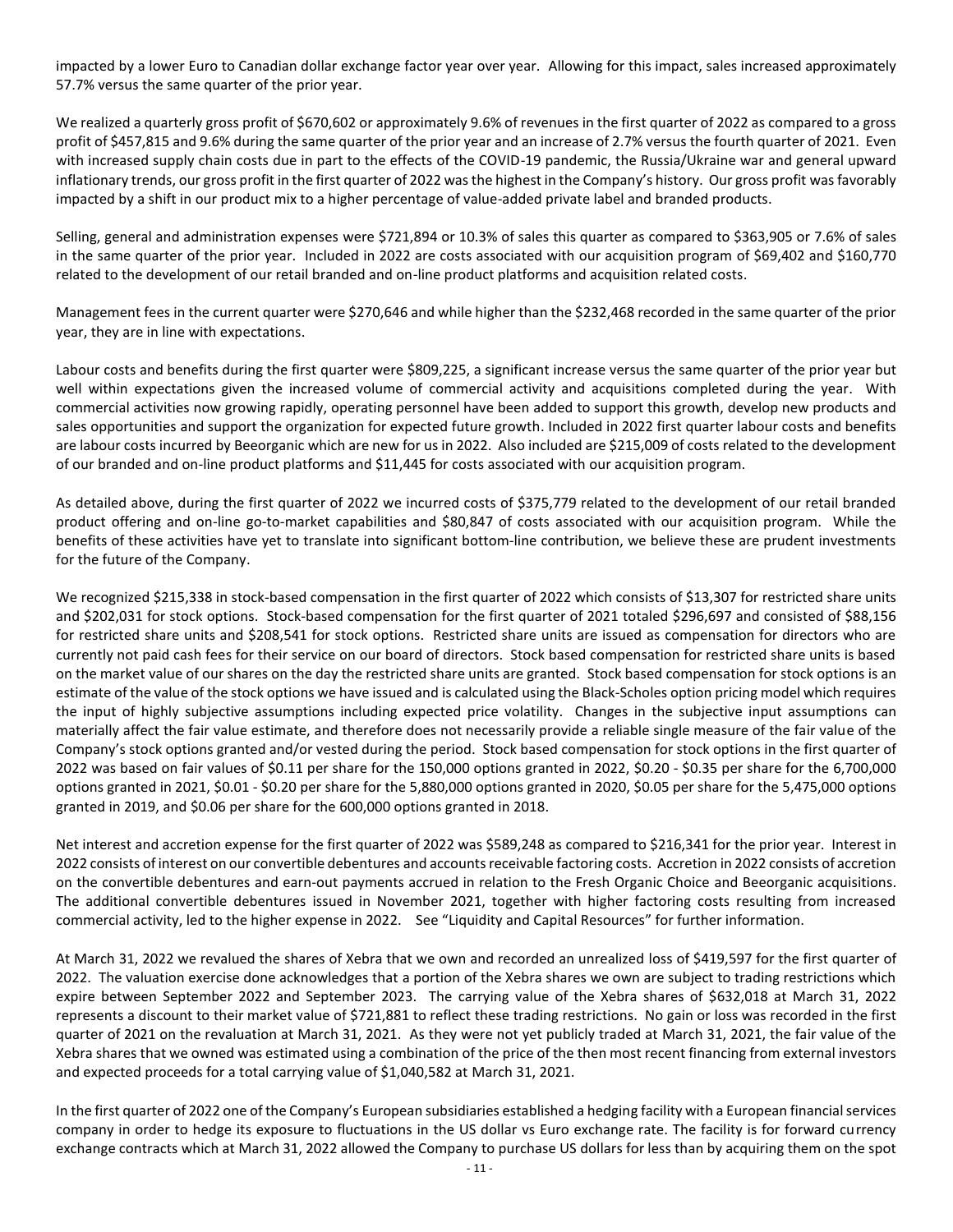market, and a derivative asset has been recognized. The carrying value of the derivative asset represents the difference between the cost to acquire US dollars on the spot market and through the forward currency exchange contracts and \$10,910 has been recorded as an unrealized gain on derivative assets.

During the three months ended March 31, 2022 the Company's European subsidiary purchased US dollars utilizing its forward currency exchange contracts. The difference between the cost to acquire them through the forward currency exchange contracts and the spot market at the time of purchase has been recorded as a realized gain on derivative assets of \$11,572.

Foreign exchange gains and losses may arise from transactions incurred in currencies other than the functional currency of the Company and its subsidiaries. We reported a foreign exchange gain of \$4,077 this quarter as compared to a loss of \$41,799 during the same quarter last year. Foreign exchange rates have experienced large fluctuations since March 2020 as part of the market turmoil caused by the global coronavirus pandemic, particularly the Canadian dollar and the Mexican peso versus the US dollar and Euro. A portion of our cash balance is held in US dollars, and some of our accounts payable are denominated in currencies other than the currency used to pay these accounts and fluctuations in the exchange rates of these currencies will result in gains or losses.

# <span id="page-11-0"></span>**Liquidity and Capital Resources**

At March 31, 2022, we had cash of \$9,542,805 and working capital of \$7,949,418 as compared to cash of \$11,869,999 and working capital of \$9,682,809 as at December 31, 2021.

During the first quarter of 2022 we received \$105,000 from the exercise of stock options and paid interest on our convertible debentures and factored accounts receivable of \$297,230.

As full consideration paid to acquire the operating assets of ZMS, the Company issued 1,645,643 common shares in February 2022. These common shares are subject to escrow provisions and will become freely tradable in equal amounts over the next three years.

As part of the consideration paid to acquire 100% of Beeorganic, the Company issued 1,579,670 common shares in March 2022. These common shares are subject to escrow provisions and will become freely tradable in equal amounts over the next three years.

We are reliant upon equity and/or debt financings to fund operations until such time as revenues and gross profit are sufficient to sustain operations.

#### **Financial instruments**

The fair value of our financial instruments, financial statement classification and associated risks are presented in the following table.

|                             |                                   |                                    | Fair value at<br>March 31,<br>2022 |
|-----------------------------|-----------------------------------|------------------------------------|------------------------------------|
| <b>Financial instrument</b> | <b>Basis of measurement</b>       | <b>Associated risks</b>            | (\$)                               |
| Cash                        | Fair value through profit or loss | Credit, currency and concentration | 9,542,805                          |
| Accounts receivable         | Amortized cost                    | Credit, currency and concentration | 2,997,865                          |
| Derivative assets           | Fair value through profit or loss | Currency                           | 10,731                             |
| Investment securities       | Fair value through profit or loss | Other price                        | 632,018                            |
| Accounts payable            | Amortized cost                    | Currency                           | (4,095,258)                        |
| CEBA loan                   | Amortized cost                    | n/a                                | (60,000)                           |
| Convertible debentures      | Fair value through profit or loss | n/a                                | (8,673,695)                        |
|                             |                                   |                                    | 354,466                            |

The fair value of our financial instruments including cash, accounts receivables, accounts payable and CEBA loan payable approximates their carrying value due to the immediate or short-term maturity of these financial instruments. The fair value of our derivative assets represents the difference between the cost to acquire US dollars on the spot market and through the forward currency exchange contracts. The fair value of our investment securities which are publicly traded is based on the trading value of the securities, less an applicable discount, to reflect trading restrictions on the shares we hold. The fair value of our convertible debentures (net of issue costs) is based on the effective rate method with the residual balance allocated to the conversion component in equity.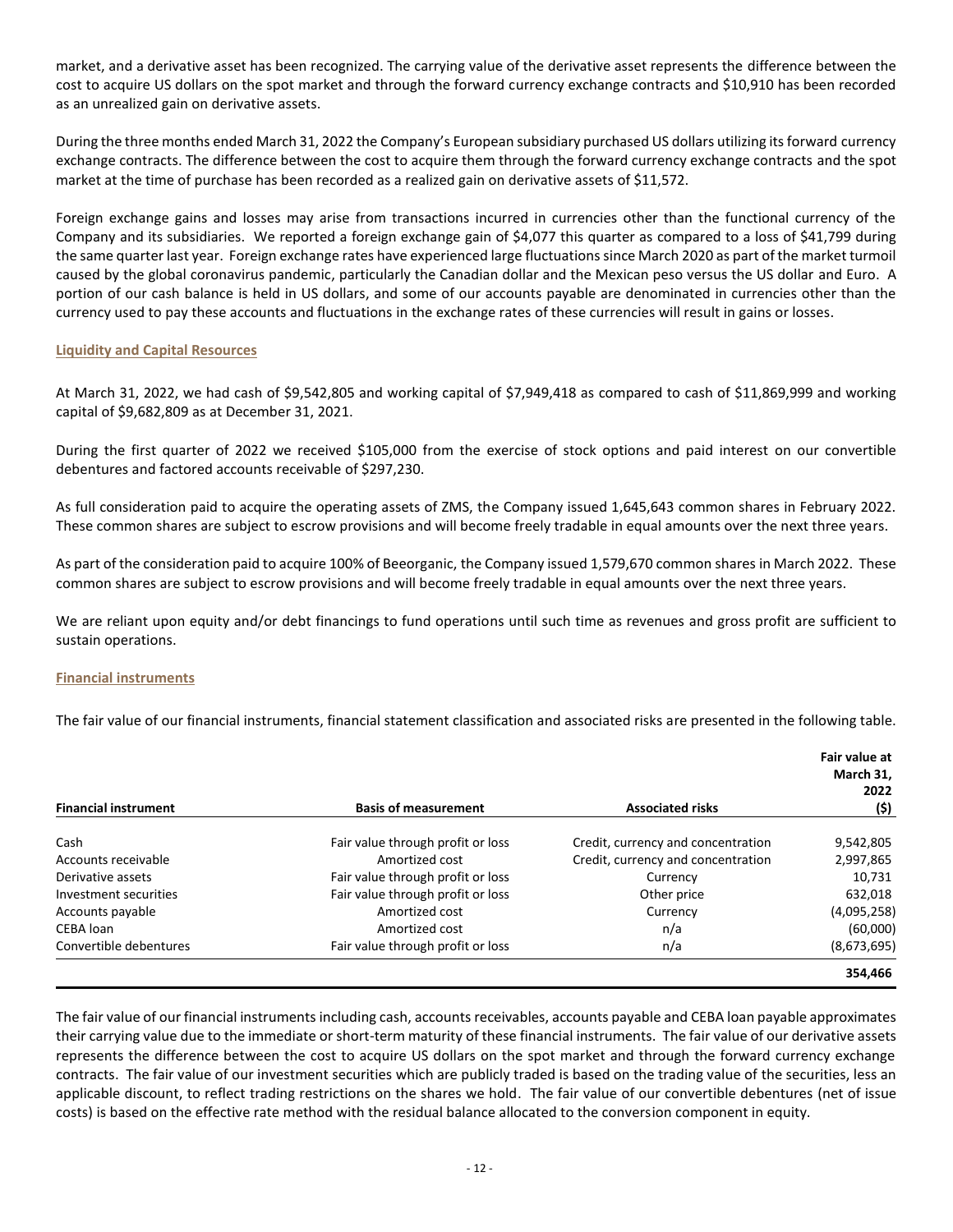IFRS 7, *Financial Instruments: Disclosure* establishes a fair value hierarchy that prioritizes the input to valuation techniques used to measure fair value as follows:

- $\bullet$  Level 1 quoted prices (unadjusted) in active markets for identical assets or liabilities;
- Level 2 inputs other than quoted prices included in Level 1 that are observable for the asset or liability, either directly (i.e., as prices) or indirectly (i.e., derived from prices); and
- Level 3 inputs for the asset or liability that are not based on observable market data (unobservable inputs).

Our financial instruments are exposed to certain financial risks. The risk exposures and the impact on our financial instruments at March 31, 2022 are summarized below. The Board of Directors reviews with management the principal risks affecting the Company and the systems that have been put in place to manage these risks.

(a) Credit risk

Credit risk is the risk that the Company will incur a loss due to a customer or third party failing to discharge their obligation due to the Company.

The credit risk exposure on cash is limited to their carrying amounts at the date of the statement of financial position. Cash is held as cash deposits with creditworthy chartered banks in Canada, Guatemala, Argentina, Mexico and Europe. While the risk was assessed as low, in 2021 a Mexican bank had its banking license revoked and was placed into liquidation by the Mexican government. A payment to a Mexican supplier was impacted by the shut down of this bank and the Company is unsure of the financial impact this may have on the Company. The Company does not expect any issues with the other banks it deals with and their credit risk is assessed as low.

The credit risk exposure on receivables is limited to their carrying amounts at the date of the statement of financial position. Trade receivables are mainly from customers in Europe. The risk is assessed as moderate. Other receivables are primarily comprised of VAT credits with a low risk assessment.

(b) Liquidity risk

Liquidity risk arises from the Company's general and capital financing needs. We manage liquidity risk by attempting to maintain sufficient cash balances. Liquidity requirements are managed based on expected cash flows to ensure that there is sufficient capital in order to meet short term obligations. At March 31, 2022, we had working capital of \$7,949,864 (December 31, 2021–\$9,682,809). Liquidity risk is assessed as high.

To date, the Company has been able to address any shortfalls in meeting our short-term financial demands by turning to equity and debt markets to raise the funding necessary to continue operations. We will have to continue to raise funds on these markets until the Company is able to realize consistent cash flows from operations.

(c) Currency risk

Currency risk is the risk that the fair value of a financial instrument will fluctuate because of changes in the price of one currency in relation to another.

Our derivative assets are made up of forward currency contracts which allow us to purchase US dollars at specified exchange rates rather than having to purchase them on the spot market. If the rates specified in these contracts result in our being able to purchase US dollars for less than if they were to be purchased on the spot market, a derivative asset is recognized as the difference. If the rates require us to spend more than if the US dollars were to be purchased on the spot market, a derivative liability is recognized as the difference.

(d) Other price risk

Other price risk is the risk that the fair value or future cash flows of a financial instrument will fluctuate because of changes in market prices (other than those arising from interest rate risk or currency risk), whether those changes are caused by factors specific to the individual financial instrument or its issuer or by factors affecting all similar financial instruments traded in the market.

Our investment securities are exposed to other price risk as these shares trade on a public exchange.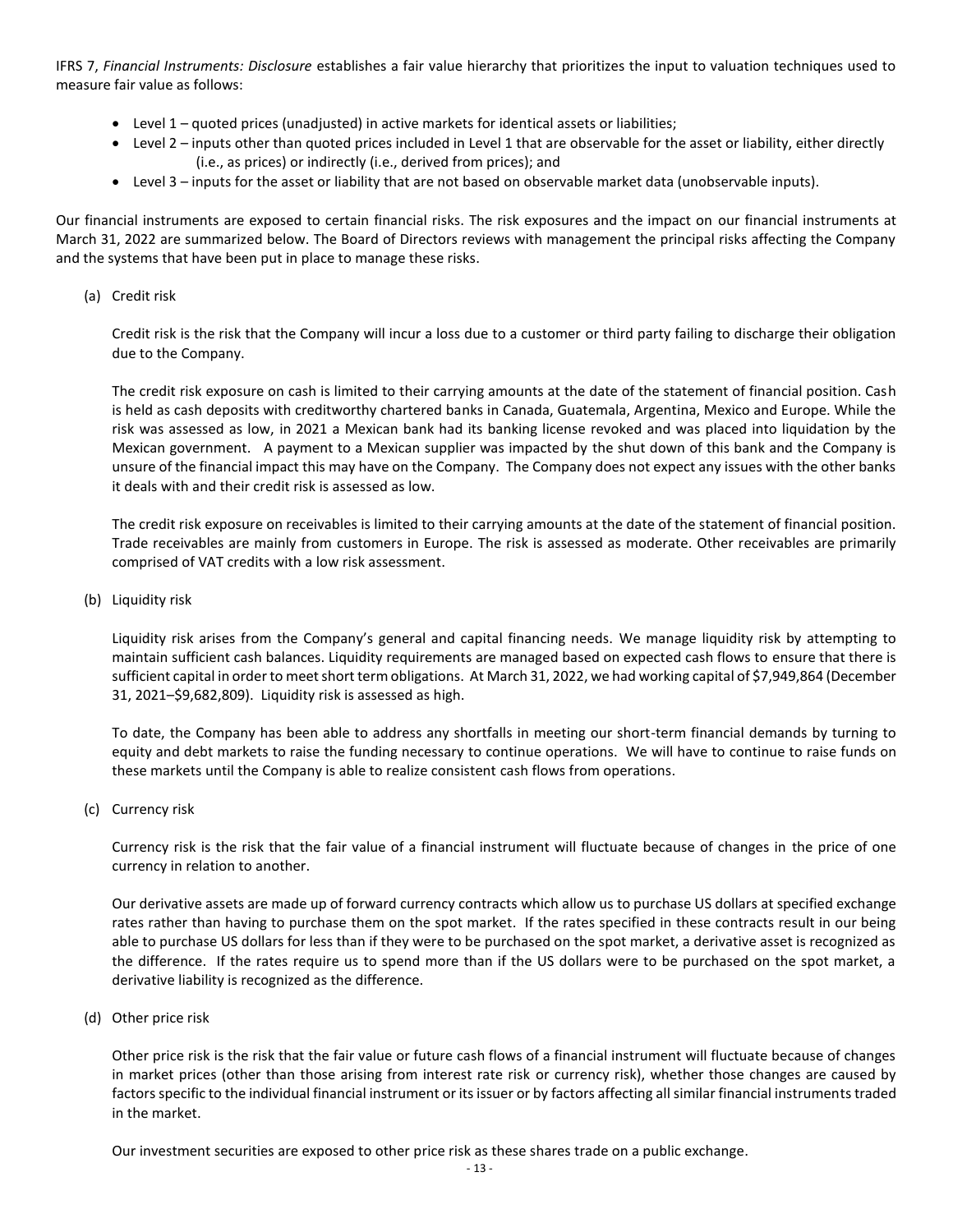#### *Sensitivity Analysis*

A 1% change in interest rates does not have a material effect on our profit or loss and equity.

As our functional currency is the Canadian Dollar, where foreign currency transactions such as the US Dollar, European Euro, Argentine Peso, Mexican Peso and Guatemalan Quetzal are converted into Canadian Dollars, changes in exchange rates between these currencies may have an effect on our profit or loss and equity. A +/- 10% change in the exchange rate between those currencies and the Canadian Dollar can affect net income by approximately \$81,000.

## *Capital Management*

When managing capital our objective is to ensure an optimal capital structure is maintained to reduce overall cost of capital and allowing flexibility to respond to changes in working capital requirements.

In the management of capital, we include the components of shareholders' equity as well as cash and receivables.

We manage the capital structure and make adjustments to it in light of changes in economic conditions and the risk characteristics of the underlying assets. To maintain or adjust the capital structure, we may attempt to issue new shares, acquire or dispose of assets or adjust the amount of cash and investments.

In order to facilitate the management of our capital requirements, we monitor working capital and cash flows regularly. There have been no changes to our capital management policies and procedures since the end of the most recent fiscal year.

#### **Related Party Transactions**

We incur fees and expenses with related parties in the ordinary course of business, on terms that are similar to those of transactions with unrelated parties.

| <b>Related party</b>                                                          | <b>Nature of transactions</b> |
|-------------------------------------------------------------------------------|-------------------------------|
| Brandal B.V. (1)                                                              | Management fees               |
|                                                                               |                               |
| Bromley Consulting & Advisory Inc. (1)                                        | Management fees               |
| Share! Marketing & Management Services BV <sup>(1)</sup>                      | Administrative services       |
| Thibaudier Financial Consulting BV <sup>(1)</sup>                             | Management fees               |
| TLG Growth Capital Corp. (1)                                                  | Management fees               |
| ZMS B.V $(1)$                                                                 | Product purchases             |
| Everrest B.V $(2)$                                                            | Marketing services            |
| <sup>(1)</sup> A company owned or controlled by one of the Company's officers |                               |
| (2) A company owned or controlled by one of the Company's directors           |                               |

The following related party transactions were made in the normal course of operations:

(a) Directors and key management personnel compensation:

|                                          | Three months ended<br>March 31, |              |
|------------------------------------------|---------------------------------|--------------|
|                                          | 2022<br>(\$)                    | 2021<br>(\$) |
| Salaries, consulting and management fees | 271,665                         | 213,439      |
| Stock based compensation                 | 139,575                         | 224,222      |
|                                          | 411,240                         | 437,661      |

Key management personnel were not paid post-employment benefits, termination benefits or other long-term benefits during the periods ended March 31, 2022 and 2021.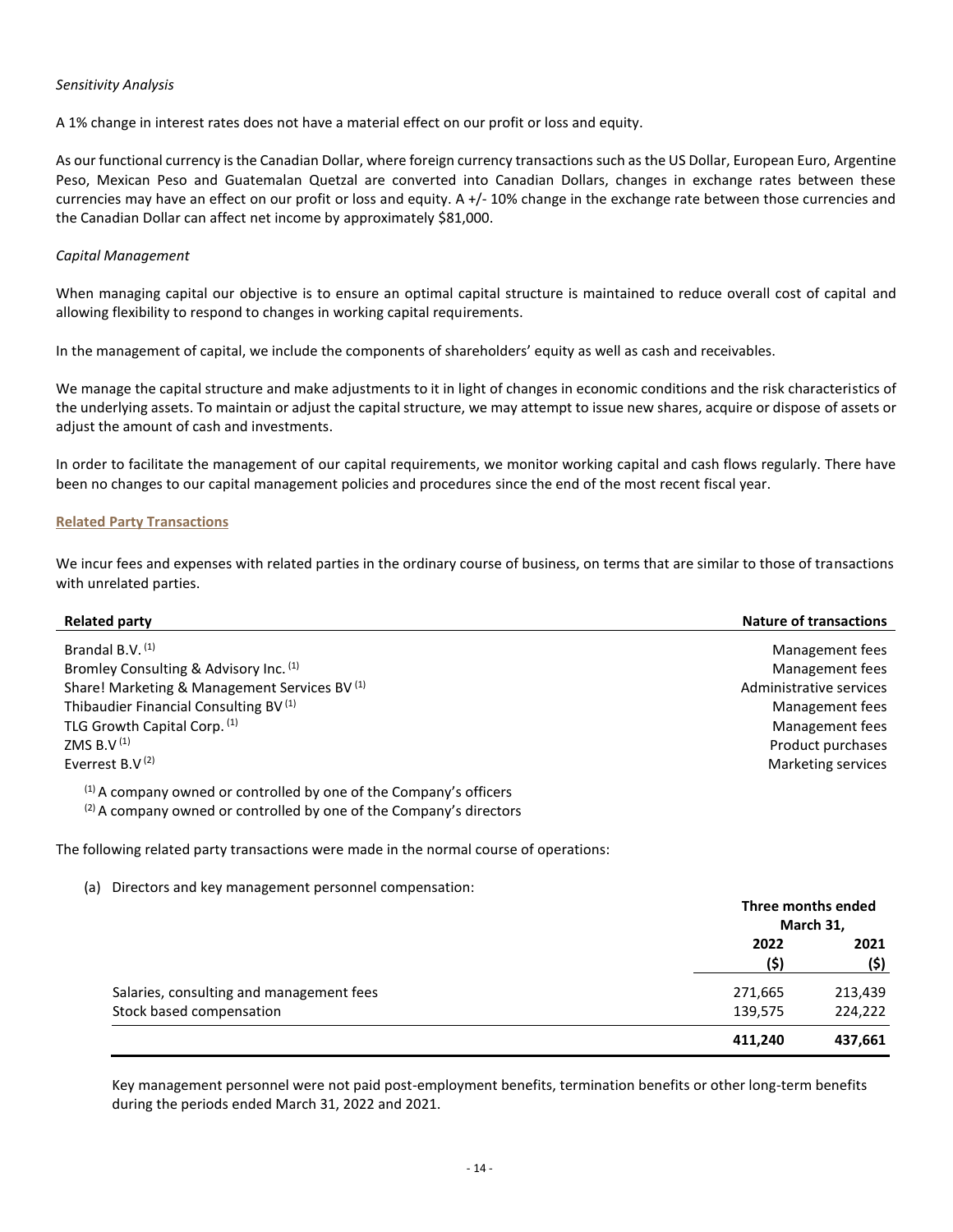#### (b) Transactions with related parties:

|                         |                          | Three months ended |  |
|-------------------------|--------------------------|--------------------|--|
|                         |                          | March 31,          |  |
|                         | 2022                     | 2021               |  |
|                         | (\$)                     | (\$)               |  |
| Administrative services | 126,449                  | 39,756             |  |
| <b>Sales</b>            | 23,833                   | -                  |  |
| Product purchases       | $\overline{\phantom{a}}$ | 202,152            |  |

(c) Outstanding balances included in accounts payable (receivable):

|                                          | March 31, December 31,   |            |      |
|------------------------------------------|--------------------------|------------|------|
|                                          | 2022<br>(\$)             |            | 2021 |
|                                          |                          | (\$)       |      |
| Salaries, consulting and management fees | 151,003                  | 277,860    |      |
| Interest on convertible debentures       | 18,616                   | 44,297     |      |
| Administration services                  | 43,963                   |            |      |
| Expense reimbursements                   | 688                      | 6.941      |      |
| Advances to suppliers                    | (516, 575)               |            |      |
| Product sales                            | $\overline{\phantom{0}}$ | (283, 616) |      |

# **Commitments**

At March 31, 2022 the Company had entered into agreements which call for minimum payments as follows:

|                                                            | Within 1 year<br>(\$) | 1 and 5 years<br>(\$)               | After 5 years<br>(\$)                                | <b>Total</b><br>(\$) |
|------------------------------------------------------------|-----------------------|-------------------------------------|------------------------------------------------------|----------------------|
| Management fees                                            | 233,138               | $\overline{\phantom{a}}$            | $\overline{\phantom{0}}$                             | 233,138              |
| Administration services                                    | 2,085<br>270,798      | $\overline{\phantom{0}}$<br>203,606 | $\overline{\phantom{a}}$<br>$\overline{\phantom{0}}$ | 2,085<br>474,404     |
| Labour and benefits<br>Forward currency exchange contracts |                       |                                     |                                                      |                      |
|                                                            | 3,377,601             | $\overline{a}$                      | $\overline{\phantom{0}}$                             | 3,377,601            |
|                                                            | 3,883,622             | 203,606                             | ٠                                                    | 4,087,227            |

The Company has a hedging facility with a European financial services company in order to hedge its exposure to fluctuations in the US dollar vs Euro exchange rate. The facility is for forward exchange contracts, up to a maximum of US\$4 million. As part of this facility, the Company was required to guarantee the European subsidiary's obligations under the facility.

## **OFF-BALANCE SHEET ARRANGEMENTS**

During the quarter ended March 31, 2022 and up to the date of this report, the Company had no off-balance sheet transactions.

# **PROPOSED TRANSACTIONS**

While the Company is continually reviewing potential opportunities that could enhance shareholder value, there are no proposed transactions that would affect the financial condition, results of operations and cash flows of the Company to report at this time.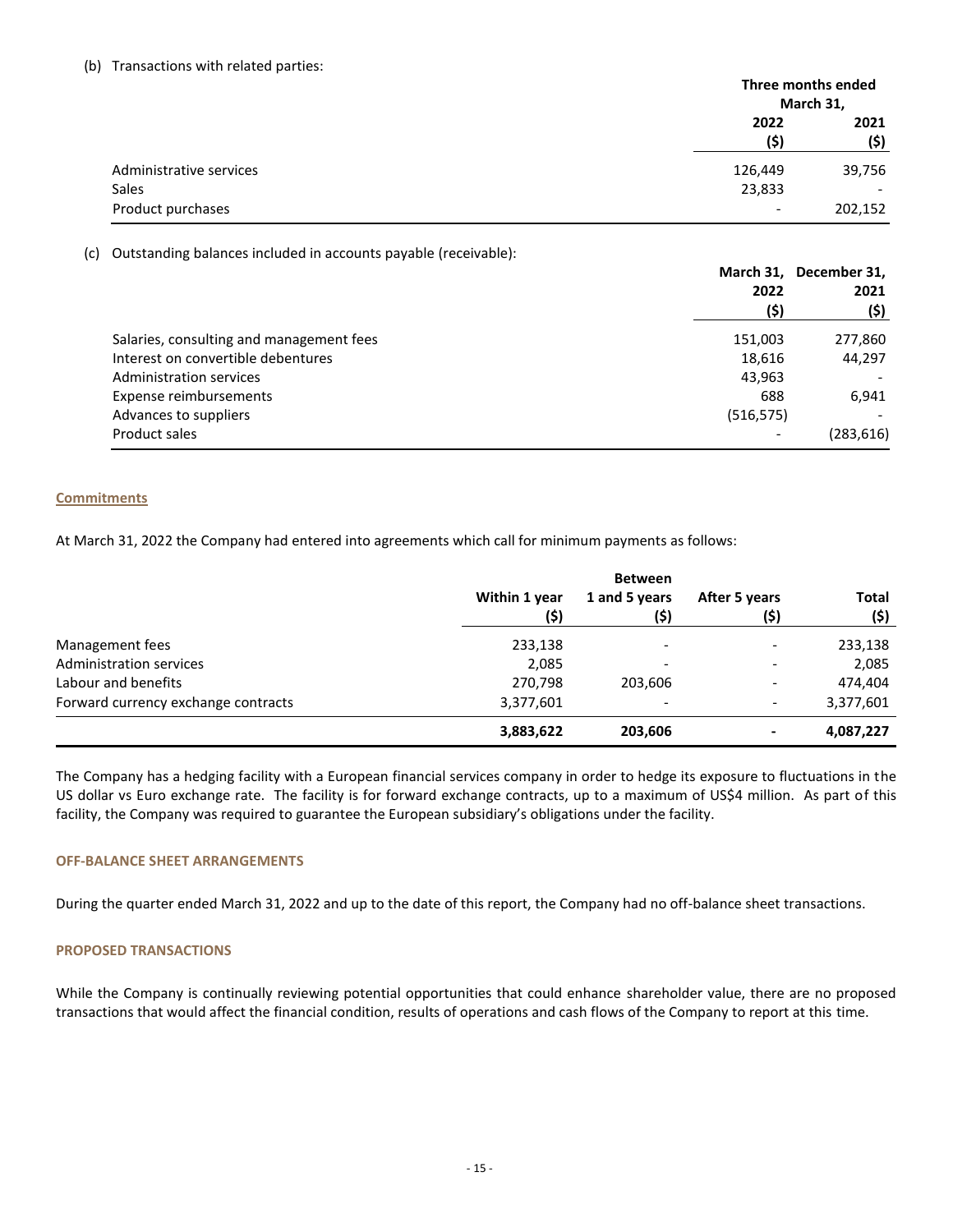#### **Risk factors**

Our business, operations and financial condition are subject to various risks and uncertainties. Prior to making an investment decision, investors should consider the risks and uncertainties set out below and those described elsewhere in this document, which are in addition to the usual risks associated with an investment in a business engaged in the global procurement, marketing and distribution of fresh organic fruit and vegetable products. We believe the risks set out below to be the most significant to investors, but do not represent all of the risks associated with an investment in securities of our Company. Consequently, you should not consider the following to be a complete discussion of all possible risks or uncertainties applicable to our business. If any of the identified risks materialize or other additional risks and uncertainties of which we are currently unaware materialize, our assets, liabilities, financial condition, results of operations (including future results of operations), business and business prospects are likely to be materially and adversely effected. Any such adverse effect could cause the trading price of our common shares to decline, and our shareholders may lose all or part of their investment. These risk factors should be read in conjunction with other information in this report and in other documents that we file from time to time.

#### **Risks Related to Our Business**

#### *We have a limited operating history and may incur further losses until our operating platform achieves scale.*

We commenced business in November 2015 and since that time we have built out our operating platform and generated approximately \$47.6 million in revenues and losses of approximately \$36.9 million. We are subject to many of the risks common to early-stage enterprises, including costs associated with building out an operating platform prior to volumes and margins coming to scale, undercapitalization, cash shortages, and limitations with respect to personnel, financial, and other resources. There is no assurance that we will be successful in establishing a long-term customer base, that consumers will continue to purchase our products, that our branded product launches will be successful, or that we will be able to generate sales and margins sufficient to cover our operating costs. Our ability to achieve a return on shareholders' investment and the likelihood of its success must be considered in light of the company's early stage of operations. Our independent auditors have added an explanatory paragraph to their audit opinion issued in connection with our financial statements for the years ended December 31, 2021, 2020, 2019, 2018, 2017, 2016 and 2015 with respect to our ability to continue as a going concern. As discussed in Note 1 to our financial statements for our most recently completed year, we have generated operating losses since inception and there is likelihood that additional financing will be required to realize our long-term plans, which together raises doubt about our ability to continue as a going concern.

#### *We may not be able to secure financing required to meet future capital needs to continue operations.*

We may require additional capital to fulfill our contractual obligations and continue development of our product offerings and global operating platform, through either equity or debt financing. Due to business specific or general economic conditions, we may be unable to secure debt or equity financing on terms acceptable to the Company, or at all, at the time when we need such funding. Our inability to raise additional funds on a timely basis would make it difficult to achieve our business objectives and would have a negative impact on our business, financial condition and results of operations.

# *We have a history of negative cash flows from operating activities and may need to raise additional financing to fund operations.*

We have a history of negative cash flows from operating activities. To the extent that we have negative cash flow in future periods, we may need to allocate a portion of proceeds from future financings to fund such negative cash flow. There can be no assurance that additional capital or other types of financing will be available when needed, or that these financings will be on terms that are acceptable to the Company, or at all.

#### *Additional financing may dilute common shareholders or place restrictions on our operations.*

If we raise funds by issuing additional equity or convertible debt securities, the ownership percentages of existing stockholders would be reduced, and the securities that we issue may have rights, preferences or privileges senior to those of the holders of our common stock or may be issued at a discount to the market price of our common stock which would result in dilution to our existing stockholders. If we raise additional funds by issuing debt, the Company may be subject to debt covenants, which could place limitations on our operations including our ability to declare and pay dividends.

#### *We operate in a competitive global food industry and the actions of competitors could impact revenues and profitability.*

The agricultural produce industry is intensely competitive in all of its phases. We compete with other companies, some of whom have greater financial resources, larger facilities, more capacity, higher staffing levels, greater economies of scale, pricing advantages, longer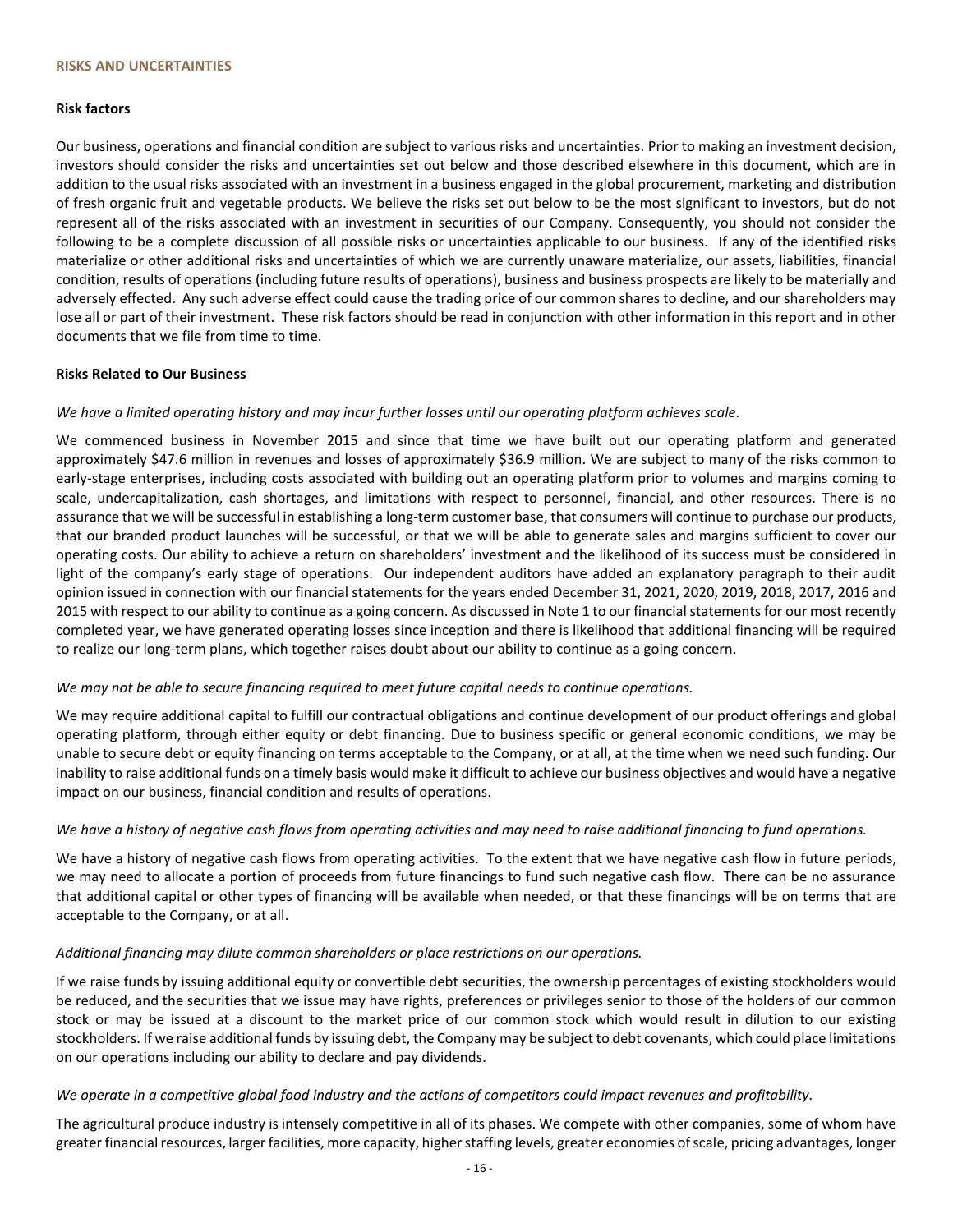operating histories and more established market presences. We may have little or no control over some or all of these competitive factors. If we are unable to effectively respond to these competitive factors, or if the competition in our product markets results in price reductions or decreased demand for our products, our business, results of operations and financial condition may be materially impacted.

We are focusing our business on the procurement, packing, distribution and marketing of value-added and branded fresh organic fruit and vegetable products grown in strategic geographies but third parties that provide us with year-round supply capabilities. As a result of changing consumer preferences and awareness, we believe there is increased demand for organic produce over conventional produce which we believe will be positive for us. Even so, we expect to face competition from new entrants to the organic produce market wanting to participate in this growing category. Our ability to remain competitive will depend to a great extent on our ability to grow and diversify our supplier base with quality partners, grow our customer base, build our brand, maintain competitive pricing levels, attract strategic third-party growers to cost-effectively supply our operations, manage transportation and delivery logistics, and effectively market our products to our customers. There can be no assurance that we will have sufficient resources to compete successfully with our current or future competitors in these areas, which could have a material adverse effect on our business plan and results of operations.

# *We must attract and retain key personnel and professionals to achieve our business objectives.*

Our success will be largely dependent upon the performance of our management, key employees and professionals. We must compete with other companies both within and outside the food industry to recruit and retain competent employees and contract resources. If we cannot attract and maintain qualified resources to meet our business needs, this could have a material adverse effect on our business. In addition, the Company does not have key man insurance policies and therefore there is a risk that the death or departure of any existing member of management or any key employee or professional could also have a material adverse effect on the Company.

# *Our customers generally are not obligated to continue purchasing products from us.*

Many of our customers buy from us under purchase orders, and we generally do not have long-term agreements with or commitments from these customers for the purchase of our products. We cannot provide assurance that our customers will maintain or increase their sales volumes or orders for the branded, private label or bulk distributed products supplied by us or that we will be able to maintain or add to our existing customer base. Decreases in our customers' sales volumes or orders for products supplied by us may have a material adverse effect on our business, financial condition or results of operations.

# *Consumer food preferences are difficult to predict and may change.*

Our success depends, in part, on our ability and our customers' ability to offer products that anticipate the tastes and dietary habits of consumers and appeal to their preferences on a timely and affordable basis. A significant shift in consumer demand away from our products or a failure to maintain our current market position, could reduce our sales and harm our business. Consumer trends change based on a number of factors, including nutritional values, a change in consumer preferences or general economic conditions. Additionally, there is a growing focus among some consumers to buy local food products in an attempt to reduce the carbon footprint associated with transporting food products from longer distances, which could result in a decrease in the demand for food products that we import from remote growing regions and processing locations. Further, failures by us or our competitors to deliver quality products could erode consumer trust in the organic certification of foods. These changes could lead to, among other things, reduced demand and price decreases, which could have a material adverse effect on our business, financial condition or results of operations.

# *If we do not manage our supply chain effectively, our operating results may be adversely affected.*

Our supply chain is complex and subject to a number of risks. We do not directly operate our own growing and processing operations but instead rely on a number of third-party suppliers for the growing, processing, packaging and delivery of certain of our products. Our inability to effectively manage our supply chain could cause our operating costs to rise and our margins to fall. The COVID-19 pandemic has increased the challenges of managing our supply chain, and the pandemic could continue to cause unpredictable supplychain interruptions or other adverse effects on our supply chain. In addition, potential adverse weather conditions and natural disasters add another layer of risk to our supply chain. We must continuously monitor our inventory and product mix against forecasted demand or risk having inadequate supplies to meet customer demand as well as having too much inventory that could reach its expiration date. If we are unable to manage our supply chain efficiently and ensure that our products are available to meet customer demand, our operating costs could increase and our margins could fall.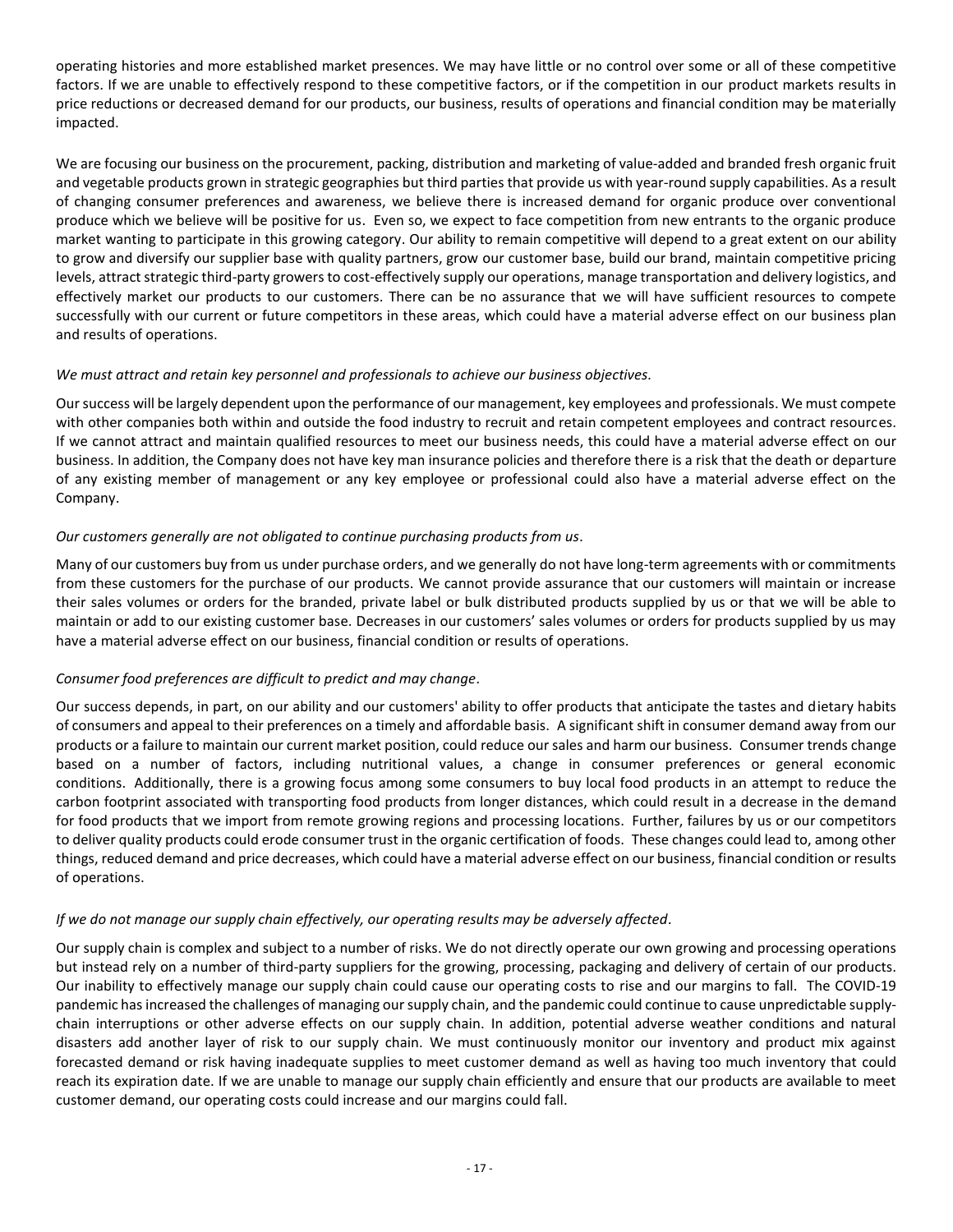#### *Adverse weather conditions and/or natural disasters could impact costs and availability of our products.*

Raw materials for our products are vulnerable to adverse weather conditions and natural disasters, including windstorms, hurricanes, earthquakes, floods, droughts, fires, and temperature and precipitation extremes, some of which are common but difficult to predict, as well as crop disease and infestation. Severe weather conditions may occur with higher frequency or may be less predictable in the future due to the effects of climate change. Unfavorable growing conditions could reduce both crop size and quality. In extreme cases, entire harvests may be lost in some geographic areas. Adverse weather conditions or natural disasters may adversely affect our supply of one or more of our products or prevent or impair our ability to ship products as planned. These factors can increase product acquisition costs, decrease our sales volumes and revenues, and lead to additional charges to earnings, which may have a material adverse effect on our business, financial condition and results of operations.

## *We are subject to transportation risks.*

An extended interruption in our ability to ship our products or disruption in the distribution of our products could have a material adverse effect on our business, financial condition and results of operations. While we believe we are adequately insured and would attempt to transport our products by alternative means (from both supply sources and to our customers) if we were to experience a disruption, we cannot be sure that we would be able to do so or be successful in doing so in a timely and cost-effective manner.

#### *Volatility in the prices of raw materials, packaging and freight, fuel and energy could increase our cost of sales and reduce gross margin.*

Raw materials represent a significant portion of our cost of sales. Our cost to purchase raw materials can fluctuate depending on many factors including weather patterns, economic and political conditions, inflation and pricing volatility. In addition, we must compete at times for certain raw materials and inputs with competitors having greater resources than we have. If our input costs increase due to any of the above factors, we may not be able to pass along the increased costs to our customers, which could have a material impact on our business, financial condition and results of operations.

# *We are subject to the risk of product contamination and product liability claims which could adversely affect our results and financial condition.*

The sales of our products involve the risk of injury to consumers. Such injuries may result from tampering by unauthorized personnel, product contamination or spoilage, including the presence of foreign objects, substances, chemicals, or residues introduced during the growing, packing, storage, handling or transportation phases. We cannot be sure that consumption of our products will not cause a health-related illness in he future or that we will not be subject to claims or lawsuits relating to such matters. Even if a product liability claim is unsuccessful, the negative publicity surrounding any assertion that our products caused illness or injury could adversely affect our reputation with existing and potential customers and our brand image. In addition, claims or liabilities of this sort might not be covered by our insurance or by any rights of indemnity or contribution that we may have against third parties, including our customers and suppliers. However, we cannot be sure that we will not incur claims or liabilities for which we are not insured or that exceed that amount of our insurance coverage, resulting in significant cash outlays that would materially and adversely affect our results and financial condition.

# *Loss of a key grower could materially reduce revenues and earnings.*

Our relationships with our growers are critical to the success if our business and results of operations. The loss, decrease or cancellation of business with any of our large grower partners could reduce supply of planned supply and/or lead to increased costs of supply from alternative sources, and as a result could materially and adversely affect our business, financial condition and results of operations.

#### *Our international operations expose us to additional risks inherent with the countries where we are doing business.*

We operate in various foreign jurisdictions around the world. These international operations expose us to risks inherent in doing business abroad including exposure to local economic conditions, a change in laws and regulations, foreign exchange rate fluctuations and currency controls, investment restrictions or requirements, the imposition of burdensome tariffs and quotas, export and import restrictions, disruptions in our suppliers' and our customers' ability to access capital and credit markets, compliance with anticorruption and anti-bribery laws, compliance with export controls and economic sanctions laws, public health epidemics which have the potential to impact employees and the global economy, and unforeseen events such as natural disasters, terrorism, or political social or economic unrest or instability, including, without limitation, disruptions due to armed conflicts, such as the conflict between Ukraine and Russia and civil unrest. As we continue to expand our business globally, we may have difficulty anticipating and effectively managing these and other risks, thus materially impacting our business, financial condition and results of operations.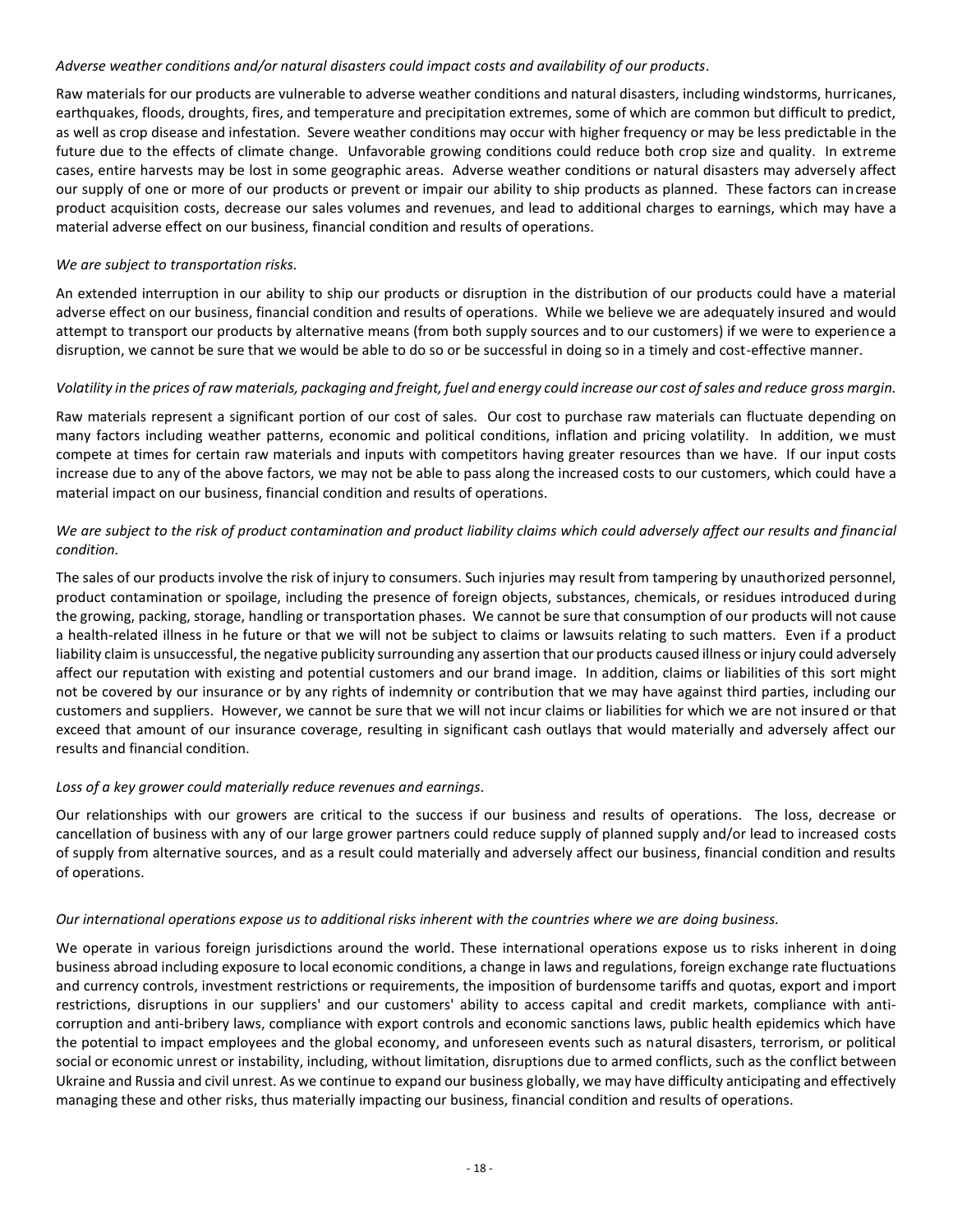#### *Information technology failures could disrupt our operations and negatively impact our business.*

In the normal course of business, we rely on information technology systems to process, transmit, and store electronic information that is critical for our business and the operations of our supply chain partners including information that enables traceability of the organic products we sell. Information technology systems are also integral to the reporting of our results of operations. Furthermore, a significant portion of the communications between, and storage of personal data of, our personnel, customers, consumers and suppliers depend on information technology. Our information technology systems may be vulnerable to a variety of interruptions beyond our control, including, but not limited to, natural disasters, terrorist attacks, telecommunications failures, computer viruses, hackers, and other security issues. These events could compromise our confidential information, impede or interrupt our business operations, and may result in other negative consequences, including remediation costs, loss of revenue, litigation and reputational damage.

# *Our business is subject to numerous environmental and food safety regulations and policies.*

Our operations are subject to environmental and food safety regulations and policies in the areas where we operate. Changes in any government laws or regulations applicable to our operations could increase our compliance costs, negatively affect our ability to sell certain products or otherwise adversely affect our results of operations. While we believe we are in compliance with all laws and regulations applicable to our operations, we cannot be assured that we have been, or will at all times be, in compliance with all environmental and food safety requirements, or that we will not incur material costs or liabilities in connection with these requirements. Our failure to comply with any laws, regulations or policies applicable to our business could lead to penalties, loss of our ability to sell certain of our products, possible product recalls and others, any of which could have a material impact on our business, financial condition and results of operations.

# *The COVID-19 pandemic and the Russia/Ukraine war have significantly impacted worldwide economic conditions and could have a material effect on our business and resulting financial condition.*

Our business and financial results may be negatively impacted by both the 2019 coronavirus (COVID-19) pandemic and the Russia/Ukraine war, including causing significant volatility in customer demand for our products, changes in consumer behavior and preference, disruptions in our global supply chain operations, disruptions to our business expansion plans, limitations on our employee and service provider's ability to work and travel, significant changes in the economic conditions in markets in which we operate and related currency and commodity volatility, and pressure on our liquidity. Despite our efforts to manage these impacts, they also depend on factors beyond our knowledge or control, including the duration and severity of the COVID-19 pandemic, actions taken by various government institutions and agencies to contain its spread and mitigate its public health effects, and the availability of vaccines and their effectiveness against new variants of the virus and the long-term impact of economic sanctions imposed on Russia by various countries around the world. As a result, we cannot reasonably estimate the full impact of the COVID-19 pandemic on our business and financial results, but the impact could be material and last for an extended period of time.

# *We may not be able to effectively manage our growth and integrate acquired companies.*

We expect our business to grow rapidly via internal growth, and from time to time we may pursue acquisition opportunities that are consistent with our overall growth strategy. Our ability to effectively manage our growth and integrate acquisitions, including our ability to realize potentially available marketing opportunities and cost savings in a timely and efficient manner, will have a direct impact on our future results. We may encounter problems in connection with our growth and integration of any new businesses, such as challenges relating to the following: integration of an acquired company's products into our product mix; the amount of cost savings that may be realized as a result of integrating an acquired product or business; integrating acquired operations that have management teams and company cultures that differ from our own; compatibility of financial control and information systems; and others. If we experience any of these problems in the integration of acquisitions, they could have a material and adverse effect on our business, financial condition or results of operations.

# *Impairment charges related to long-lived assets or goodwill could adversely affect our business.*

As a result of past business acquisitions, a part of our total assets is comprised of intangible assets. We are required to perform impairment tests of long-lived assets and goodwill annually, or at a time when events occur that could affect the value of these assets. We may engage in additional acquisitions, which could result in our recognition of additional long-lived assets and goodwill. If the financial performance of the acquired businesses does not meet our expectations, we could be required to record impairments to long-lived assets or goodwill, which could materially and adversely impact our business, financial condition and results of operations.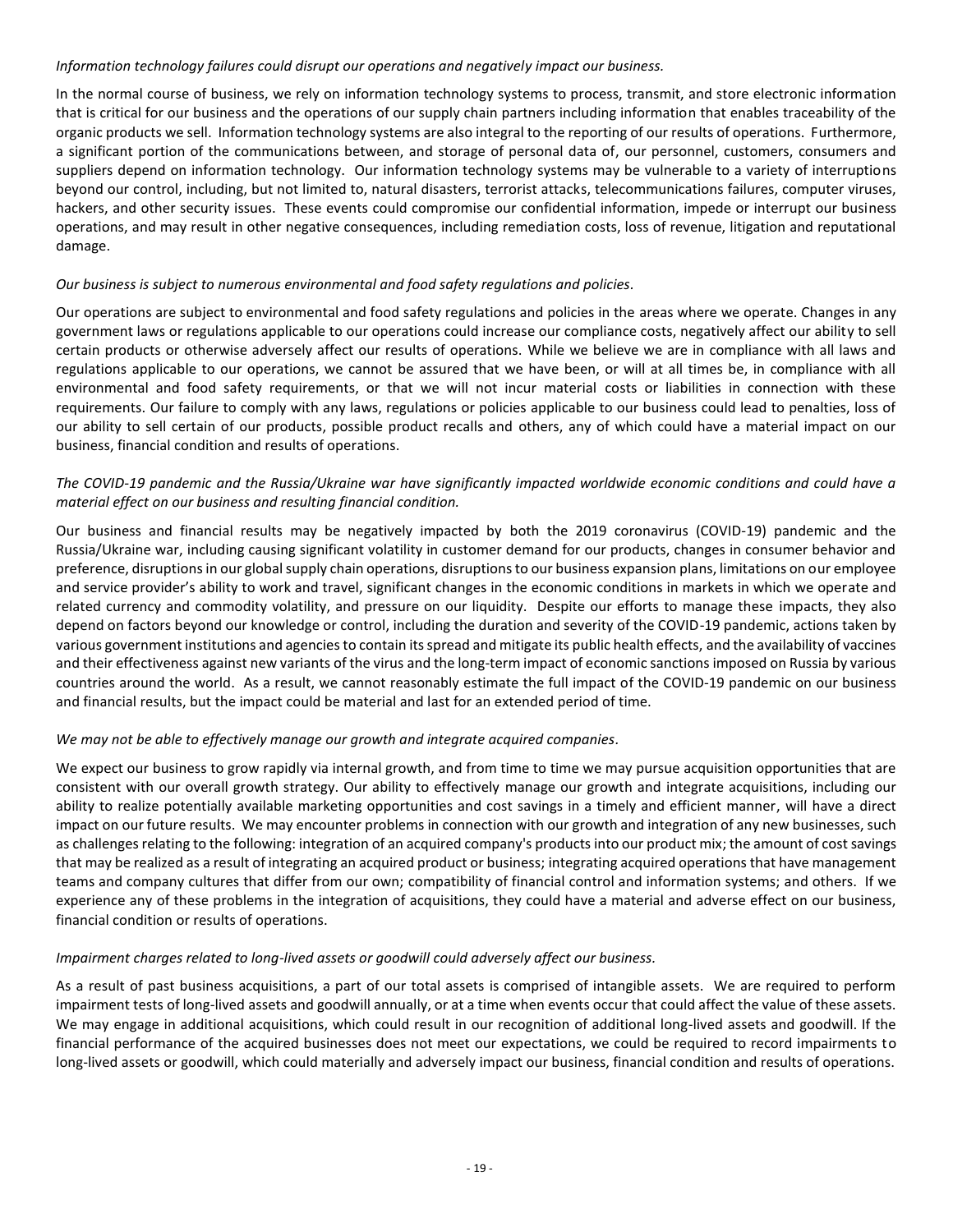*Our investment in a cannabis business indirectly exposes us to risks associated with laws and regulations governing cannabis, which are still developing in many parts of the world, and could have an impact on our plans to realize a return on our investment.*

Our investment exposure in the cannabis industry is governed by laws and regulations specific to various countries around the world. Many of these laws and regulations are still being developed, and dependent on the outcome of these, our ability to realize a profitable return could be impacted.

# **Risks Related to Ownership of Our Securities**

# *Our stock price may be volatile, which may impact returns to our shareholders.*

From time-to-time stock markets experience extreme price and volume fluctuations, which, when combined with general economic and political conditions, could adversely affect the market price for our securities. In addition, the trading price of our common stock may be volatile and could fluctuate widely in response to many factors, including the following, some of which are beyond our control:

- variations in our operating results;
- changes in expectations of our future financial performance, including financial estimates by securities analysts and investors;
- changes in operating and stock price performance of other companies in our industry;
- additions or departures of key personnel; and
- future sales of our common stock.

# *Our common shares are thinly traded and our shareholders may be unable to sell at or near ask prices, or at all.*

We cannot predict the extent to which an active public market for trading our common stock will be sustained. Even with recent increases in trading volumes, our shares have historically been thinly-traded meaning that the number of persons interested in purchasing our common shares at or near bid prices at a certain given time may have been relatively small.

This situation is attributable to a number of factors, including the fact that we are a smaller company in its development phase which is relatively unknown to stock analysts, stock brokers, institutional investors and others in the investment community who generate or influence sales volume. Even if our Company came to the attention of such persons, those persons may be reluctant to follow, purchase, or recommend the purchase of shares of a relatively unproven company such as ours until such time as we become more seasoned and viable. As a consequence, there may be periods of several days or more when trading activity in our shares is minimal, as compared to a seasoned issuer which has a large and steady volume of trading activity that will generally support continuous trades without an adverse effect on share price. We cannot be assured that a broader or more active public trading market for our common stock will develop or be sustained, or that current trading levels will be sustained.

# *We do not anticipate paying any cash dividends to our common shareholders and as a result, shareholders may only realize a return when their shares are sold.*

We presently do not anticipate that we will pay dividends on any of our common stock in the foreseeable future. If payment of dividends does occur at some point in the future, it would be contingent upon our revenues, earnings and cash flow, if any, capital requirements, and general financial condition. The payment of any common stock dividends will be at the discretion of our Board of Directors. We presently intend to retain all earnings to implement our business plan; accordingly, we do not anticipate the declaration of any dividends for common stock in the foreseeable future.

# *Our business is subject to changing regulations related to corporate governance and public disclosure that may increase both our costs and the risk of noncompliance.*

Because our common stock is publicly traded, we are subject to certain rules and regulations of federal, provincial and financial market exchange entities charged with the protection of investors and the oversight of companies whose securities are publicly traded. These entities have issued requirements and regulations and continue to develop additional regulations and requirements in response to public concerns. Our efforts to comply with these regulations have resulted in, and are likely to continue resulting in, increasing general and administrative expenses. Because new and modified laws, regulations and standards are subject to varying interpretations in many cases due to their lack of specificity, their application in practice may evolve over time as new guidance is provided by regulatory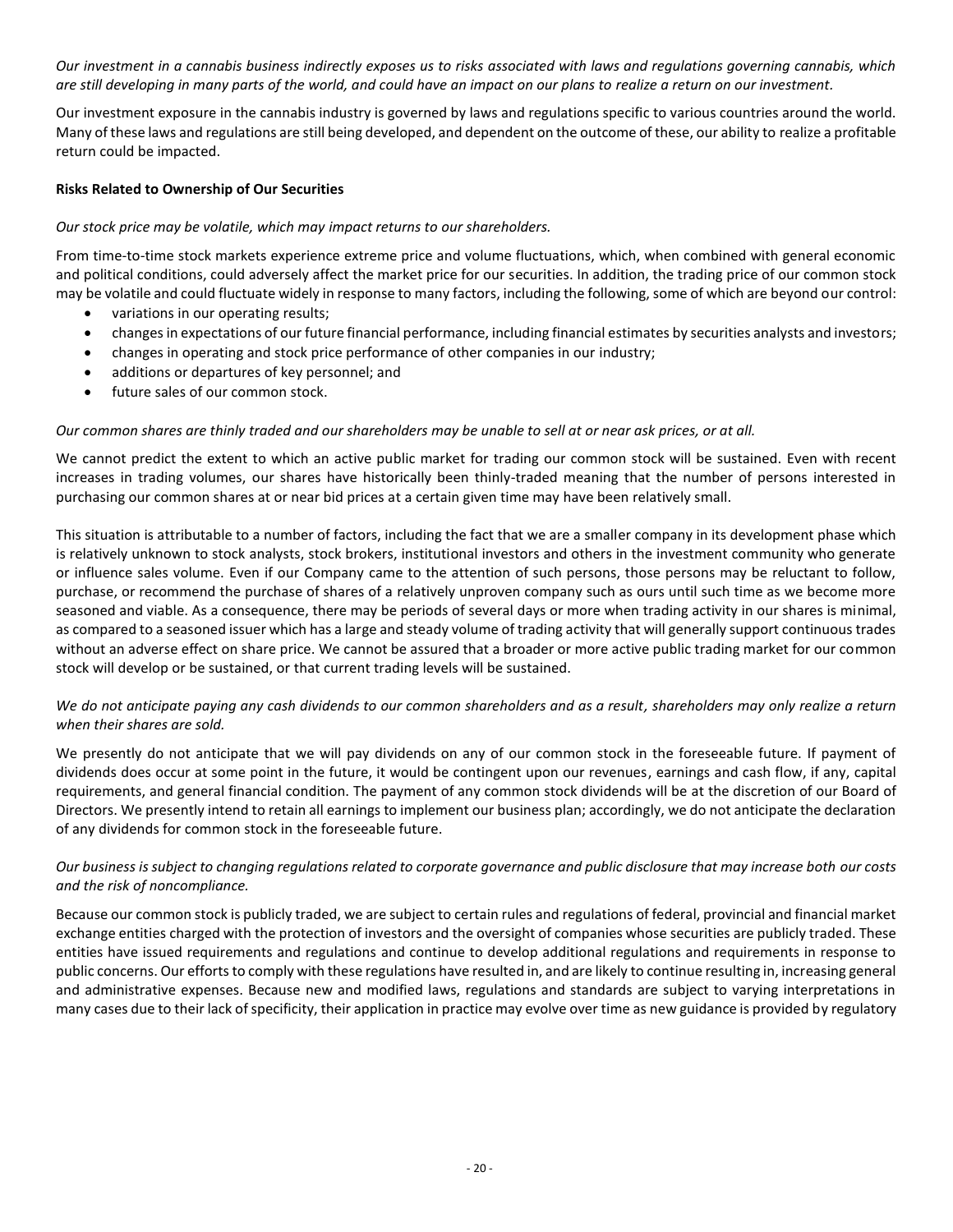and governing bodies. This evolution may result in continuing uncertainty regarding compliance matters and additional costs necessitated by ongoing revisions to our disclosure and governance practices.

#### **DISCLOSURE AND INTERNAL CONTROLS**

Disclosure controls and procedures have been established to provide reasonable assurance that material information relating to the Company is made known to management, particularly during the period in which annual filings are being prepared. Furthermore, internal controls over financial reporting have been established to ensure that the Company's assets are safeguarded and to provide reasonable assurance regarding the reliability of financial reporting and the preparation of financial statements in accordance with IFRS.

The Company has worked to enhance our disclosure controls and procedures through the implementation of the *Internal Control – Integrated Framework (2013 Framework)* control framework, issued by the Committee of Sponsoring Organizations of the Treadway Commission, and the *Control Objectives for Information and Related Technology 5.0* framework Issued by the Information Systems Audit and Control Association for the management and governance of information technology.

Management regularly evaluates the effectiveness of the Company's internal controls and as of March 31, 2022 have concluded that these controls and procedures are effective in providing reasonable assurance that material information relating to the Company is made known to them by others within the Company in a timely manner.

#### **ADDITIONAL INFORMATION**

Additional information relating to the Company, including our Annual Information Form, is available on SEDAR at [www.sedar.com.](http://www.sedar.com/)